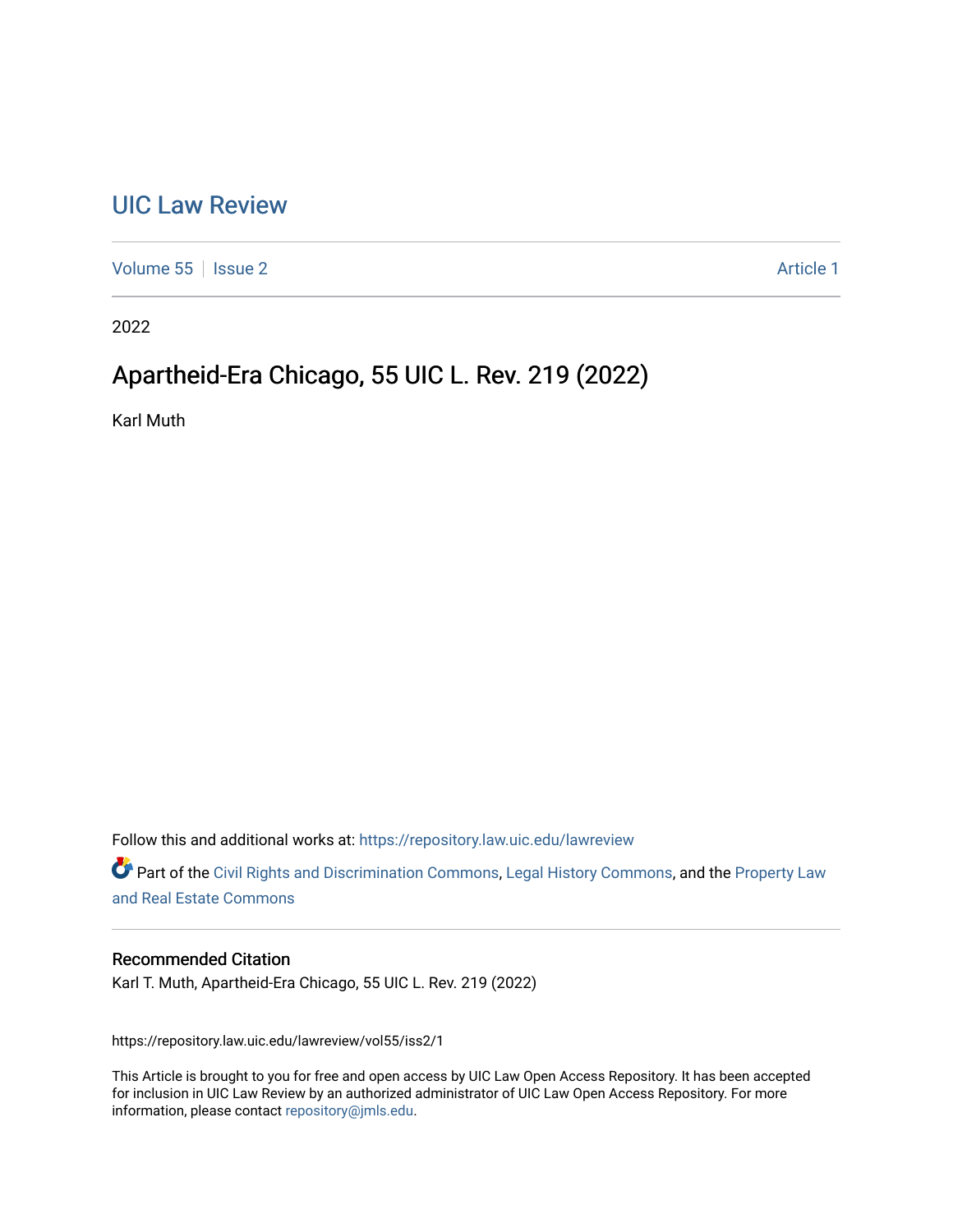# APARTHEID-ERA CHICAGO

#### KARL T. MUTH\*

| IV. WHAT IS STRUCTURAL ARBITRARY ADVANTAGE IN LAW-AND- |  |
|--------------------------------------------------------|--|
|                                                        |  |
| V. WHAT IS PRIVATIZED URBAN PLANNING? 232              |  |
| VI. IS WHITE SUPREMACIST URBAN PLANNING ECONOMIC       |  |
|                                                        |  |
|                                                        |  |
|                                                        |  |
| IX. CORNELL'S LEGACY: WHAT HATH PAUL WROUGHT?246       |  |

[The] Paul Cornell Award, which recognizes individuals and organizations whose work exemplifies the values and objectives of the community . . .

– Hyde Park Historical Society1

[We will] expel from [our] membership any members who sell to Negroes property in a block where there are white owners.

– Resolution, Chicago Real Estate Board2

The materials of city planning are sky, space, trees, steel, and cement in that order and that hierarchy.

– Le Corbusier3

Paul Cornell arrived in Chicago in 1847 as a twenty-five-yearold man with his life savings contained in a small trunk.4 Through an unfortunate series of events, the entire sum was stolen on his first night in town.5 He wrote home to his cousin for additional

1. Paul Cornell Award Nomination Form, HYDE PARK HIST. SOC'Y (2022), www.hydeparkhistory.org/2016/10/30/hphs-2017-paul-cornell-awardnomination-form/.

2. *Resolution (1921)*, 22 (13) NAT'L REAL ESTATE L. J. 36 (Jun. 1921) (resolution passed May 4 1921 and published in June 1921), www.calendar.eji.org/racial-injustice/may/4 [perma.cc/5ZXC-UQGT].

4. J.S. SAWYERS, CHICAGO PORTRAITS 56-7 (1991); *see also Paul Cornell*, CHI. TRIB. 46 Col. 1 (Mar. 25 1900) (ProQuest) ("He went to the Lake House [Hotel] and there his sum in money was stolen[.]").

5. SAWYERS, *supra* note 4 at 56-7.

<sup>\*</sup>The University of Chicago. Gratitude to Kathleen Belew, Sarah Carson, Danielle Citron, Julienne Frederico, Nancy Jack, Amanda Klonsky, Andrew Leventhal, Brooke Scheck, and other friends and colleagues for comments, input, and inspiration as this article took shape. Special thanks to my friends Temi Bennett and Keisha Howard for context and conversations. The author lives in the area discussed and no doubt would have been unwelcome in Cornell's time as a mixed-race descendant of immigrants.

<sup>3.</sup> *Le Corbusier, Pioneering Architect, Is Dead*, N.Y. TIMES (Aug. 28, 1965), www.nytimes.com/1965/08/28/archives/le-corbusier-pioneering-architect-isdead-suffers-heart-attack.html [perma.cc/TA5F-YVTS].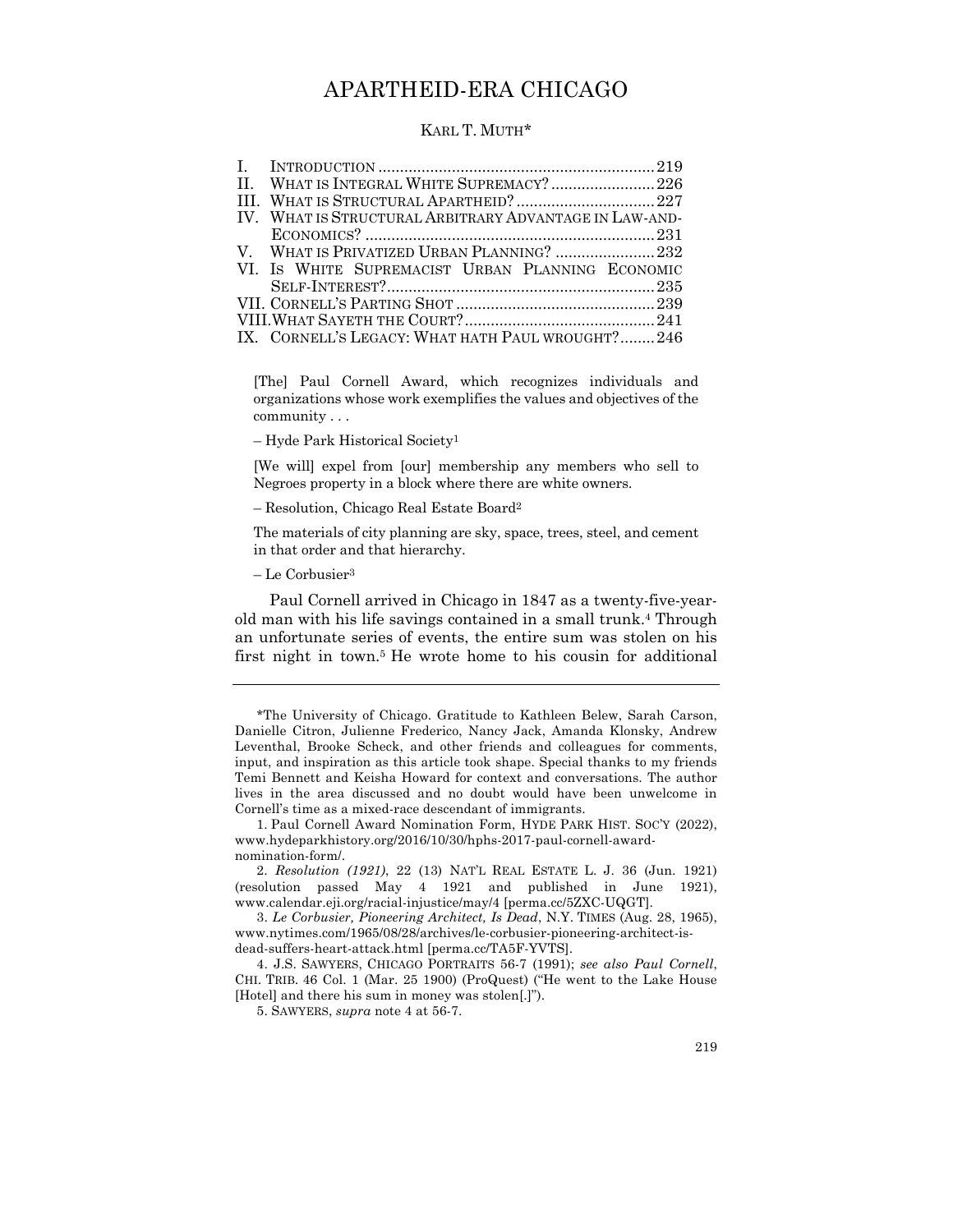funds, $6$  which the cousin, Ezra, lamented could not be sent safely from New York to Chicago except by trusted messenger.7 The incident helped inspire Ezra<sup>8</sup> to create a company specializing in the secure interstate movement of funds, now called Western Union.9

But Paul's luck in Chicago would take a turn for the better. By the time he reached middle age, the lands south of Chicago's downtown controlled by Paul Cornell would number close to one thousand acres,10 and their value would make him among the wealthiest people in Chicago.11 He developed the land with

10. Beginning with the purchase of 300 acres in 1853, he eventually owned 960.2 acres in 1875. *See* Commission on Chicago Landmarks and the Chicago Department of Planning and Development, Community Area Report 444-47 (1996). As many of these acres were presumably held in corporations or trusts, sold to developers, turned into parks, donated to create the campus of the University of Chicago, and used for other purposes, it is difficult to ascertain precisely how many acres Cornell owned at the time of his death and contemporary newspaper items do not report this.

11. Cornell owned, at various times during his life, various parcels

<sup>6.</sup> *Id.*

<sup>7.</sup> Wells Fargo and The Holmes Service offered insured messenger services to carry cash between New York and Illinois at the time and this practice is representative of the market for delivery of bills and deeds prior to Western Union. A restored example of the vehicles used can be seen at 666 Walnut Street in Des Moines, IA. Only a few years later, Holmes would enter the fire alarm business and the wire messaging services business and compete with American District Telegraph in the former business and Western Union in the latter market. For more on how these businesses quickly developed alongside each other in the age of the telegraph, *see* narration within *United States v. Grinnell Corp. et al*., Civ. Act. 2785, Brief of Defendant Alarm Companies With Respect to Relief Dated 6 Apr. 1964 (D. R.I.), particularly sections paginated in the Records and Briefs of the United States Supreme Court as 203-210, www.books.google.com.pr/books?id=B1L1EOGBK7IC [perma.cc/6BPZ-R82T].

<sup>8.</sup> Notably, Ezra did not share his brother's racial prejudices or affection for the Confederacy; Western Union was among the first companies to train and hire Black telegraph machine operators and a receipt dated 1 April 1863 reports that E. Cornell made a sizeable \$73 donation (about \$2,500 today) to the families of Colored Volunteers of Albany County for 54th Mass. Regt., a unit composed of Black soldiers. *Receipt of E. Cornell*, (Apr. 1, 1863), www.rmc.library.cornell.edu/Ezra-exhibit/EC-life/Screen/c91receipt.JPEG [perma.cc/ZU2V-EDT2].

<sup>9.</sup> Personal Papers of Ezra Cornell, Cornell University Archive; *Ezra Cornell: A Nineteenth Century Life* curated by Elaine Engst (2000) [perma.cc/R5K8-VANA]; Western Union was founded in 1851, four years after Paul's initial misadventure in Chicago, for a detailed account of the company's founding and success, *see generally* J.D. WOLFF, WESTERN UNION AND THE CREATION OF THE AMERICAN CORPORATE ORDER (2015). To understand Western Union's importance and dominance at the time, *see* the Post Roads Act (1866 and as amended), the first attempt by the federal government to promulgate national industrial regulation in the telecom sector; its far-ranging economic implications are discussed in detail within A.M. Honsowetz, *1866 Post Roads Act* . . ., (2015) (Ph.D. Dissertation, George Mason University) www.mars.gmu.edu/bitstream/handle/1920/9839/Honsowetz\_gmu\_0883E\_109 14.pdf [perma.cc/S5JZ-TA87].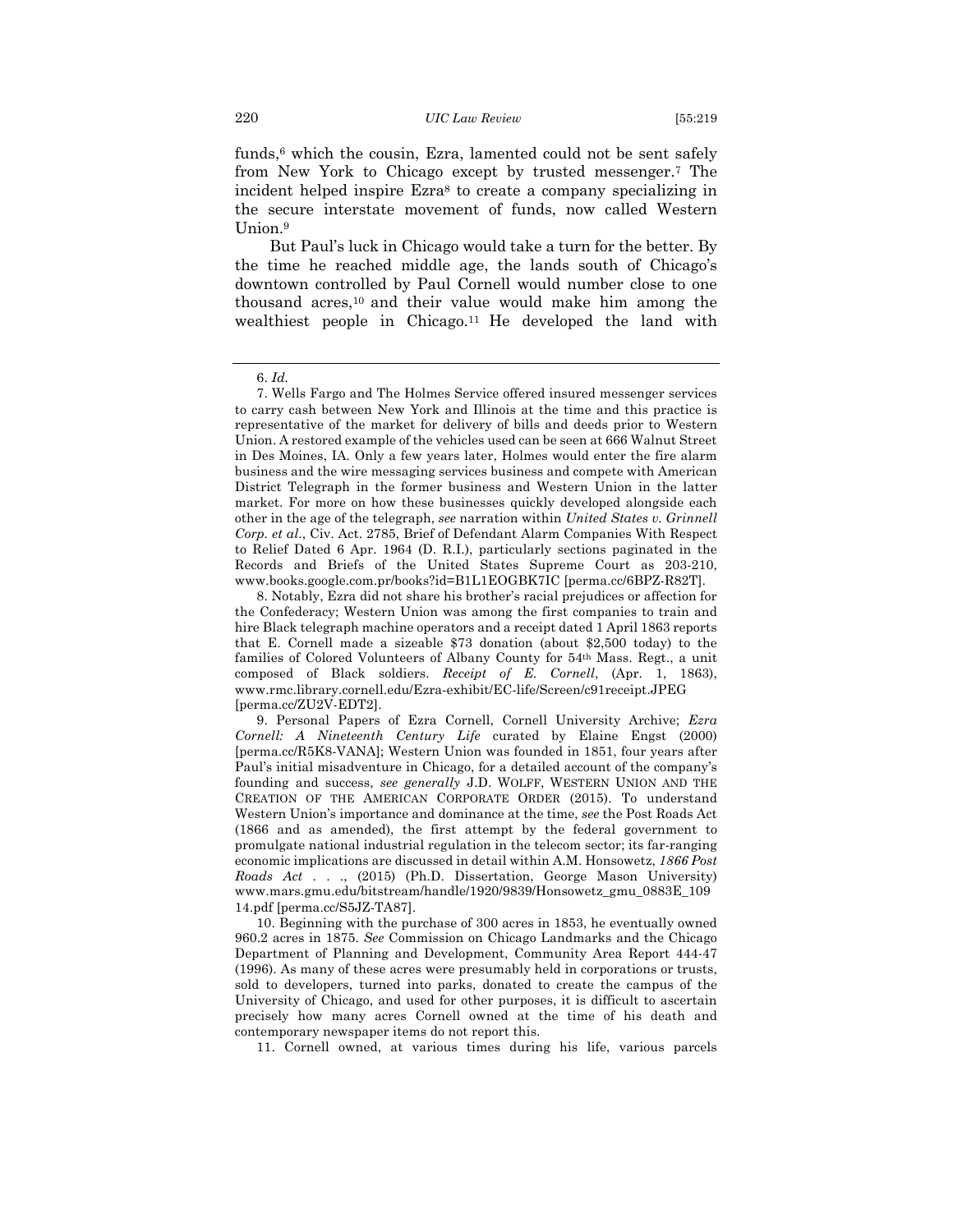seemingly only one guiding principle: that white Protestant people preserve a unique right to build, maintain, and enjoy a community on the idyllic shores of Lake Michigan.12

This is a turn-of-the-twentieth-century tale of luck, wealth, power, and prejudice. Cornell's racially restrictive covenants13 kept Black, Jewish, and other residents out of Chicago's south side for decades. These restrictive provisions, often personally drafted and updated by Cornell himself, would outlive their author.14 The white supremacist legal arrangements used by Cornell to keep his neighborhoods white, Protestant, and upper class eventually came before the Supreme Court twice, first in *Hansberry*<sup>15</sup> and later in *Shelley*.16 They were cases that altered the path of Chicago's south side.

encompassing most of the lakefront south side form what today would be a large triangle drawn from the South Loop to Woodlawn to Grand Crossing, in addition to other holdings as far east as the campus of the Museum of Science and Industry and as far west as 75th Street and Kedzie Avenue. W. BEST, ENCYCLOPEDIA OF CHICAGO 362-64 (Univ. of Chi. Press, 1996). Cornell reportedly paid \$25 per acre. Gladys Priddy, *Swamp, Frogs, That's Start of Grand Crossing*, CHI. TRIB. 4 (June 2, 1955) (ProQuest). So significant were his transactions and disputes that Page 6 of the Sunday paper in 1872 featured gossip about his legal sparring with the heirs of millionaire John Bostwick and Ralston Palmer (of the Potter Palmer family for whom the eponymous Palmer House Hilton luxury hotel on State Street is named); the real estate in dispute was a parcel between Woodlawn and Cottage Grove Avenues on 63rd Street and worth \$1.5M to \$2M at that time (\$2M in 1862 is over \$55M today). *A Big Lawsuit*, CHI. TRIB. 6 (Dec. 29, 1872) (ProQuest). A 1947 piece in the Tribune mentions in passing that he "at one time owned all of what is now the Hyde Park area, bounded by Hyde Park Boulevard, Cottage Grove Avenue, the [University of Chicago] Midway, and the lake [in what is now Kenwood]." *Hyde Park Hotel is Purchased for About \$500,000*, CHI. TRIB.10 (Dec. 14, 1947). By 1890, Cornell's fortune and business maneuvers were front-page news. CHI. TRIB. 1 (Jan. 2, 1890) (ProQuest). By 1900, Cornell was living full-time in the penthouse 1511 Hyde Park Boulevard, a building which he owned, with a view of Lake Michigan; he had recently spent \$1,865,750 (about \$60,000,000 today) to plant trees and do landscaping nearby, an astounding sum. *Paul Cornell*, CHI. TRIB. 46 Col. 1 (Mar. 25, 1900) (ProQuest). His estate would go on to own and maintain the 1511 Hyde Park property for decades after his death, his trustees (Helen C. and Paul C. French) selling it in 1947 to Southeast Properties, Inc., an entity controlled by Merwin S. Rosenberg; corporations were allowed to receive and hold deeds bearing Cornell's restrictive covenants, whether or not they were corporations controlled by Jews. *Hyde Park Hotel is Purchased*, *supra*, at 11.

12. *See*, *e.g*., restrictive covenant referenced *infra* at n. 32 (barring residents according to racial classification or ethnic heritage).

13. Legal restrictions on the races or ethnicities of owners and occupants of a piece of real estate.

14. *Infra*, fn. 32.

15. Hansberry v. Lee, 311 U.S. 32, 37-8 (1940).

16. Shelley v. Kraemer, 334 U.S. 1, 10 (1948) (specifically prohibiting scenarios where property might be "occupied by any person not of the Caucasian race" and for redundancy if not clarity specifying elsewhere in separate sections: "This property shall not be used or occupied by any person or persons except those of the Caucasian race.").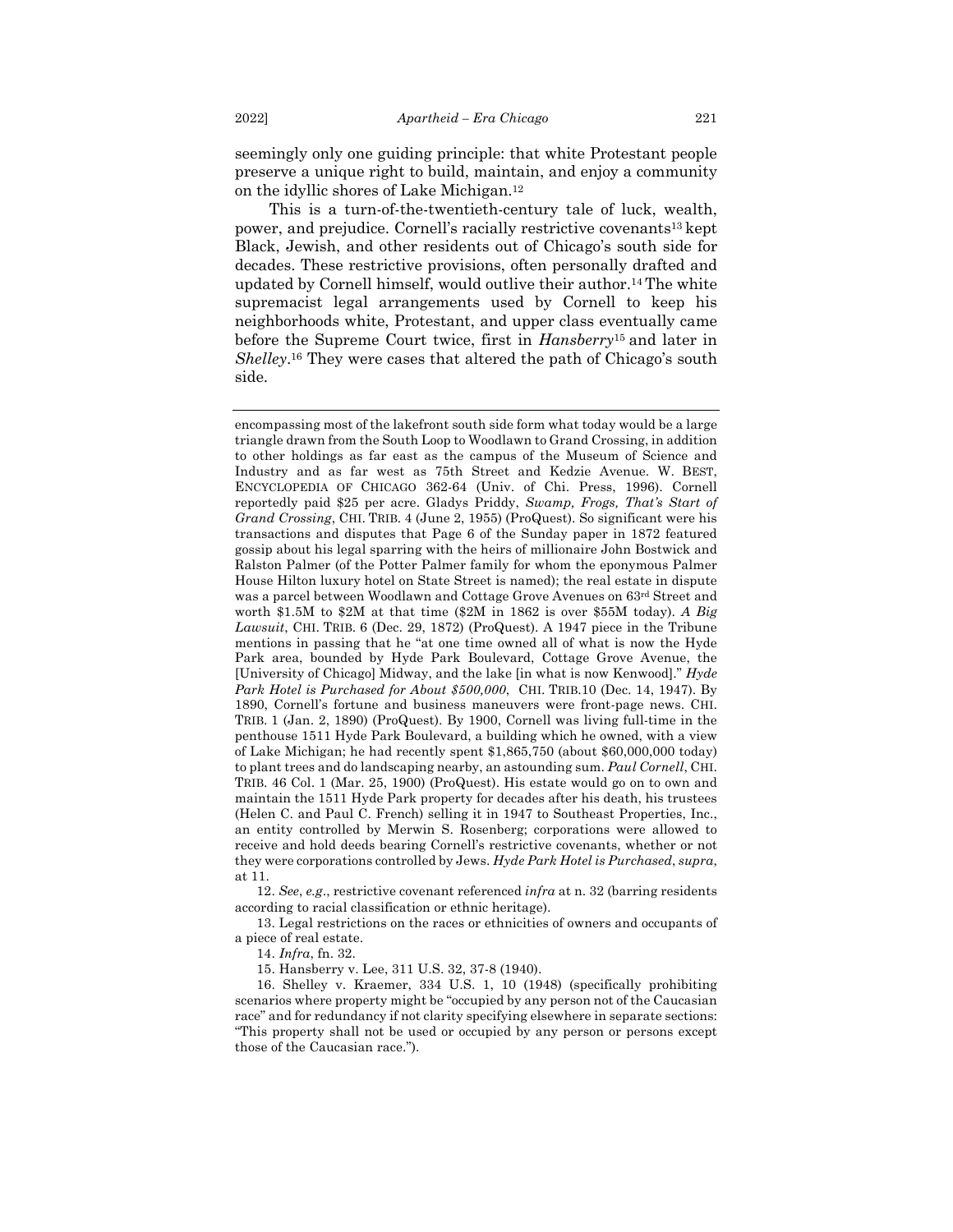#### 222 *UIC Law Review* [55:219

White supremacy is learned. Because it can be learned, it also can be taught. It has a corpus of tactics, strategies, and practices, a manner of doing things, like the polite use of a steak knife<sup>17</sup> or the pronunciation of the word Shibboleth.18 As a sign of membership19 in a certain culture or subculture, white supremacy is more than a clutch of quietly held beliefs; it leaves evidence of harmful acts against those with more meritocratic and egalitarian views. The way Cornell chose to live his life and spend his fortune provides plenty of this evidence.

### I. INTRODUCTION

Various monuments and plaques<sup>20</sup> near the University of Chicago's campus tell a heavily-redacted version of the tale of Paul Cornell. These plaques indicate Cornell was an attorney and real estate speculator.21 The University's campus sits within the verdant, patrician outpost of Hyde Park on Chicago's sprawling, impoverished south side. Occupying more than two dozen blocks, the campus feels grand, yet it occupies only a fraction of the real estate once owned by Cornell.

This setting and scenario are, however, not accidents. Rather, they are the products of careful drafting by Paul Cornell, who owned much of this land and who installed racially-restrictive, white supremacist<sup>22</sup> covenants in tens of thousands of title documents and

<sup>17.</sup> JOHN MORGAN, DEBRETT'S GUIDE TO ETIQUETTE AND MODERN MANNERS 38-9 (St. Martin's Press 1996).

<sup>18.</sup> " שִׁבֹּלֶת " Judges 12:6. Eng. pron.: ˈshi-bə-ləth / shih-BEH-lith.

<sup>19.</sup> And non-membership too, in the case of 42,000 Ephraimites slain on the banks of the Jordan. *Id.*

<sup>20.</sup> A granite boulder inscribed with a tribute to Paul Cornell is located to the southwest of the tennis courts in Harold Washington Park "In honor of Paul Cornell . . . Father of Hyde Park . . . He created this park in 1856 and donated it to the City of Chicago." *Parks & Facilities*, CHICAGO PARK DISTRICT, www.chicagoparkdistrict.com/parks-facilities?title=paul+cornell

<sup>[</sup>perma.cc/P9U3-HC7M] (last visited Feb. 27, 2022). A lifelike bronze bust and accompanying plaque are on display in the 1800 block of West 50th Street. *Id.* A bronze low-relief portrait of Cornell fifteen feet high can be seen at 1035 E. 67th Street. *Id.* A plaque commenting on Cornell's contributions to Chicago greets visitors at Cornell Square Park at 51st and Wolcott. *Id.* The most vociferous salute to Cornell, however, was a bronze plaque on the wall of Cornell Elementary, a now-demolished school at 7540 S. Cornell Ave. *Id.*; additional images available in the archives of the Chicago History Museum, 3d Floor.

<sup>21.</sup> *Paul Cornell Bust*, CHICAGO PARK DISTRICT, www.chicagoparkdistrict.com/parks-facilities/paul-cornell-bust [perma.cc/6BM8-YAN2] (last visited Feb. 27, 2022).

<sup>22.</sup> After much reflection, the Author has chosen to use "white supremacist" rather than "racist" as a classifier of both persons and policies that arbitrarily and harmfully prefer or privilege whites rather than others. It is the Author's conclusion, after much study of the topic and the pertinent literature, that nothing discussed in this Article can more properly be described as "racist" than as "white supremacist" and that the latter label is both more accurate and more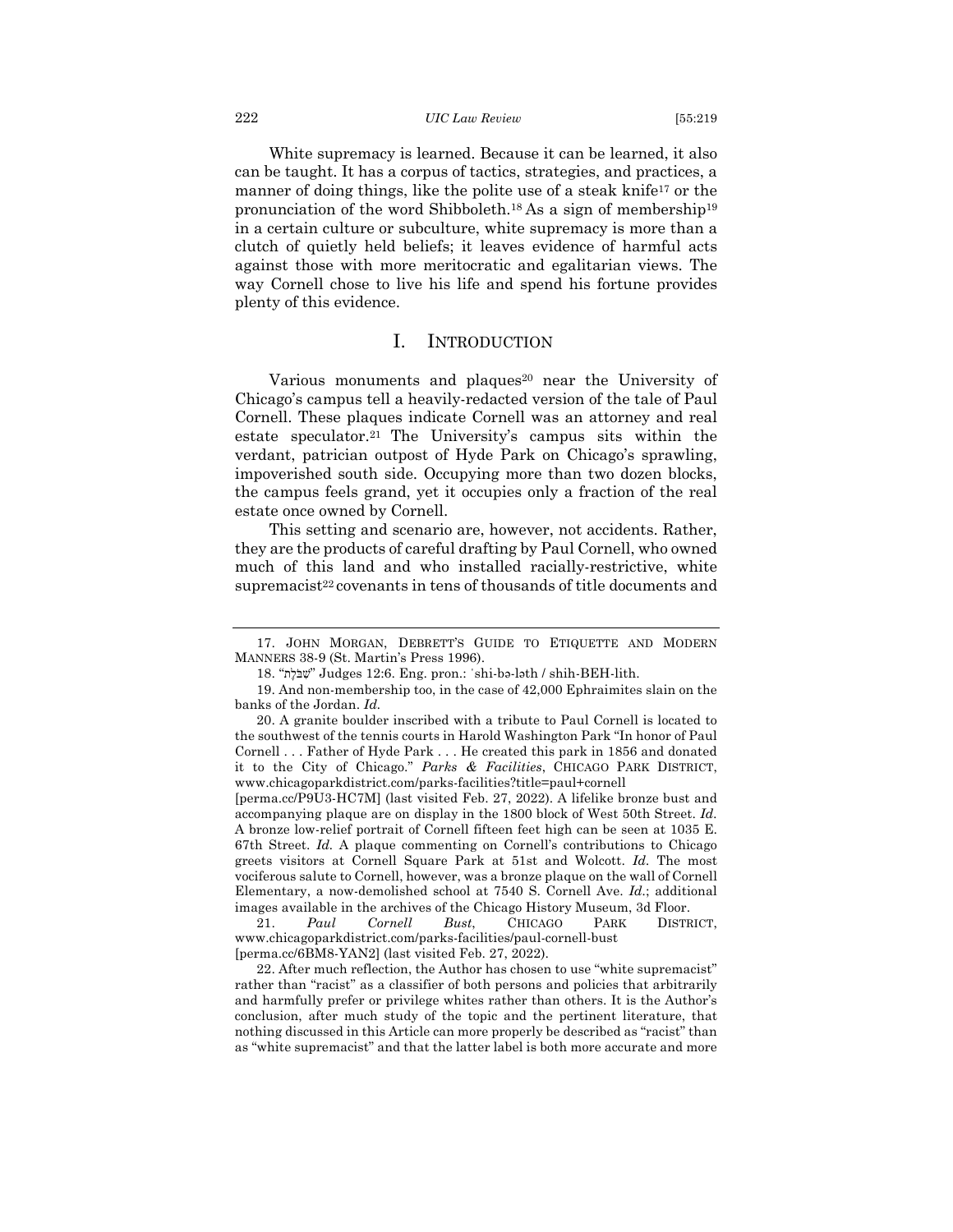deeds, creating white pockets in the south side in the form of the Grand Crossing, Hyde Park, Jackson Park, and Kenwood neighborhoods.23 This was not a white encampment; it was an outpost, a white *La Vendée*.24 In the 1940s, the Supreme Court would catch a glimpse of the language that created Cornell's white Chicago enclaves in *Hansberry v. Lee*<sup>25</sup> and would invalidate similar covenants in *Shelley v. Kraemer*.26 This precise legal drafting work should not be dismissed as "merely old words," since archaic language and ancient custom may evoke and even set in motion things as permanent as marriage and as severe as whipping and hanging.<sup>27</sup> Not boilerplate,<sup>28</sup> these words were committed to

25. *Hansberry,* 311 U.S. at 33; *see also* Writ, 309 U.S. at 652 (case arose from restrictive covenant barring Black people from owning or leasing residences in Woodlawn on Chicago's south side).

26. *Shelley*, 334 U.S. at 10-2.

27. Alluding to William Shakespeare, MEASURE FOR MEASURE act 4, sc. 2 but alluding also to the fact pattern of Brown v. Mississippi, 297 U.S. 278 (1936) (Black planter suffered whipping and hanging from tree to extract confession as to murder of white farmer); Brown v. State, 173 Miss. 542 (1935) (Griffith, C.J., dissenting) ("[The trial court's] transcript reads more like pages torn from some medieval account than a record made within the confines of a modern civilization."). *See also* Ogletree, C.J., *Are Confessions Really Good for the Soul?: A Proposal to Mirandize* Miranda, 100 HARV. L. REV. 1826-45 (1987) (discussing historical context for *Brown v. Mississippi* and similar contemporary cases).

28. Cornell's language departed significantly from the standard covenants and provisions in Chicago at the time. Though up to eighty-five percent of Chicago was covered by some kind of racially restrictive covenant, most of these were pattern language covenants distributed by the Chicago Real Estate Board. *See generally* David M. Helfield & Isaac N. Groner, *Race Discrimination in Housing*, 57 YALE L.J. 426, 430, n.21 (1948) (outlining tactics, intent, and boilerplate language); *see also* Allen Kamp, *The History Behind* Hansberry v. Lee, 20 U.C. DAVIS. L. REV. 481, 483-84 (1987) (discussing narrower language used on south side of Chicago). The Chicago Real Estate Board template covenant barred Black residents but made exceptions for those of less-than-oneeighth Black heritage, people employed in the household or neighborhood in certain professions. *See* Kamp, *supra* note 28, at 484 (discussing promulgation and popularization of same). A group of white businessmen calling themselves the Woodlawn Property Owners Association embraced the Chicago Real Estate Board boilerplate but removed its carve-outs and created a restrictive covenant more like that contemplated in *Shelley*, aimed squarely at ensuring a bloc of the all- or nearly-all-white Woodlawn Property Owners Association could protect the neighborhood "against the occupancy as owners or tenants of any portion of said property for resident or other purpose by people of the Negro or Mongolian

descriptive as to the orientations, ideals, and prejudices of people and policies described.

<sup>23.</sup> Today, of these, per 2020 census data, only Hyde Park maintains a white ethnic majority (>45%, larger than the proportion for any other ethnic group). Illinois Population Down 0.1% in 2020, U.S. CENSUS BUREAU (Aug. 25, 2021), www.census.gov/library/stories/state-by-state/illinois-population-changebetween-census-decade.html [perma.cc/SK6K-M9BD].

<sup>24.</sup> La Vendée was the stronghold of the French royalists (circa 1791-93), at one point–like Cornell's land–surrounded by (perceived) enemies on all sides except the shoreline. G.J. HILL, THE WAR IN LA VENDÉE 21-33 (Burns & Lambert Publishers 1856).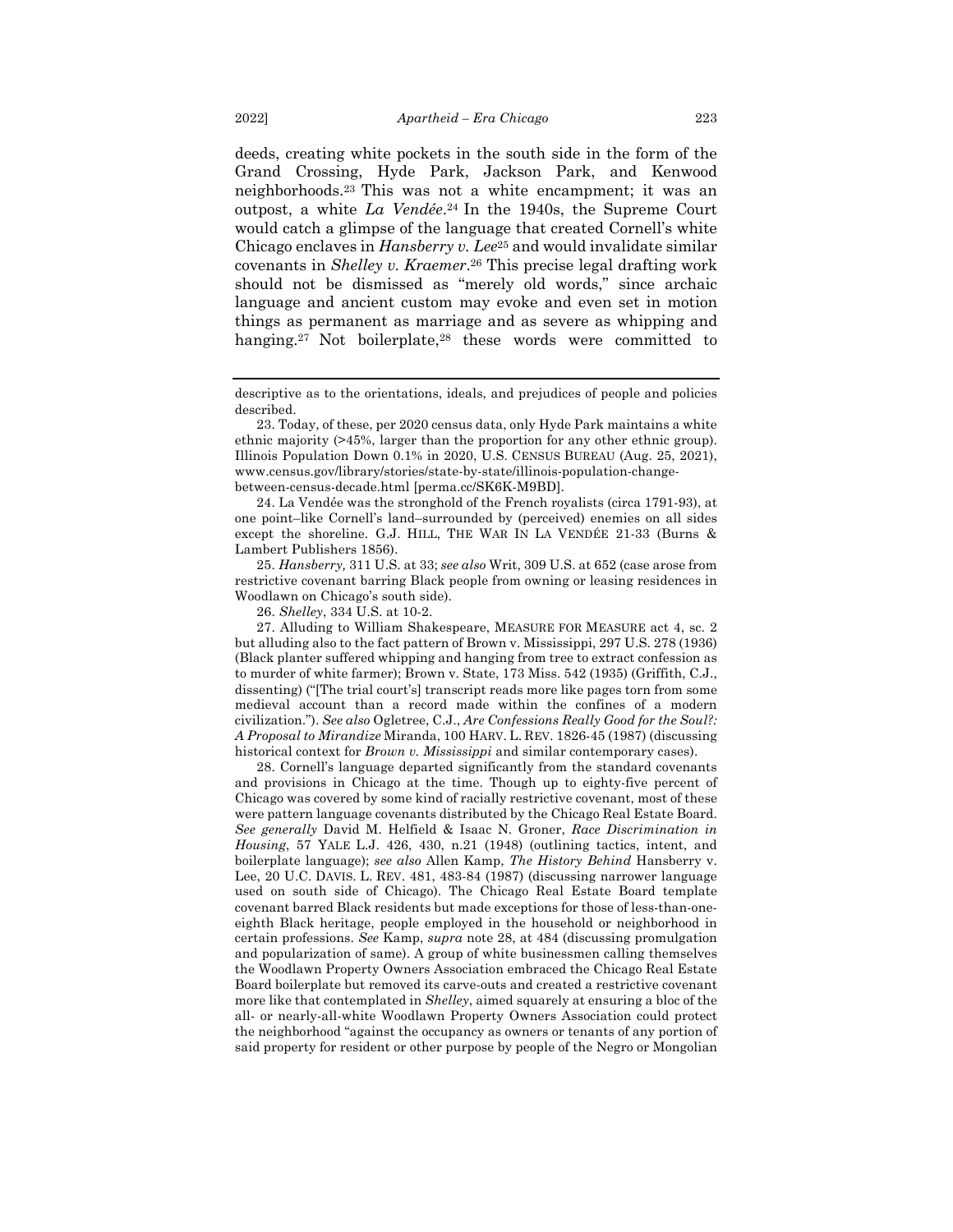documents of title29 with great care and clear intent.

Perhaps due to our collective contemporary discomfort with the concepts, convictions, and reasonings of white supremacy, scholars tend to discuss white supremacist people (and, to a lesser extent, policies30) in alignment with either of two allegorical caricatures, neither of which is descriptively rich nor analytically helpful. In the first, the white supremacist person is an active champion for the belief in the superiority of the white race, the truth of the white word, and the righteousness of any plan that affects the theft of privileges and properties from other people and awards them effortlessly and non-meritocratically to white beneficiaries; this person operates *in terrorem*.31 In the second narrative framework, the white supremacist person is a passive member in a nebulous white world that is depicted as environmental or ambient rather than cultural or structural. In this setting, the person is seen as a single fish within a much larger school, mindlessly and instinctively mirroring each turn as the school navigates into more and more objectionable shoals. The primary distinguishing characteristic between the two is that the former is a protagonist and advocate while the latter is a participant and sympathetic beneficiary of advantages built from the prototype of this prime example.

To describe Cornell as either of these simplifies his reasoning, misdescribes his involvement, and underestimates his culpability. Cornell had a nuanced, long-game plan for Chicago and it involved more than partition; it involved true apartheid: a white-controlled land title system, a white-controlled land use regime, a whitecontrolled separate police force, and more. And he likely died thinking he'd won.

Race." Woodlawn Property Owners Association pattern covenant at 7, identical in pertinent part to the covenant contemplated by the Court in *Shelley*, 334 U.S. at 10. Those bringing suit for equitable relief to enforce the Woodlawn Property Owners Association covenants and similar covenants were very clear about the intent and what they were "protecting" their neighborhoods against: "[T]he contention of the complainant is that unless an injunction is granted, said neighborhood will become mixed, both white and colored *with its attendant evils*." *cf.* Burke v. Kleiman, 277 Ill. App. 519, 530-31 (1934) (emphasis added) (central proposition of *Burke* no longer good law post-*Shelley*). *See generally* F.B. Lindstrom, *The Negro Invasion of Washington Park Subdivision* 6 (1941) (Unpublished A.M. Thesis, on file at Thesis Archives, Block 4, Policy and Politics, Joseph Regenstein Library, 1100 E. 57th Street, Chicago, IL 60637) (one of few contemporary scholarly accounts of conditions on Chicago's post-Cornell south side in era between *Hansberry* and *Shelley*).

<sup>29.</sup> The pertinent operative language appears in letters of conveyancing, memoranda to the offices of the county recorder, and the deed and title documents more familiar to contemporary attorneys.

<sup>30.</sup> In this Article, a policy may be white supremacist without its advocates being, unanimously, white supremacists. And a person may be a white supremacist and advocate for lower sales taxes or better automotive safety or some other cause that is not meaningfully coupled to his or her objectionable views.

<sup>31.</sup> In order to terrify.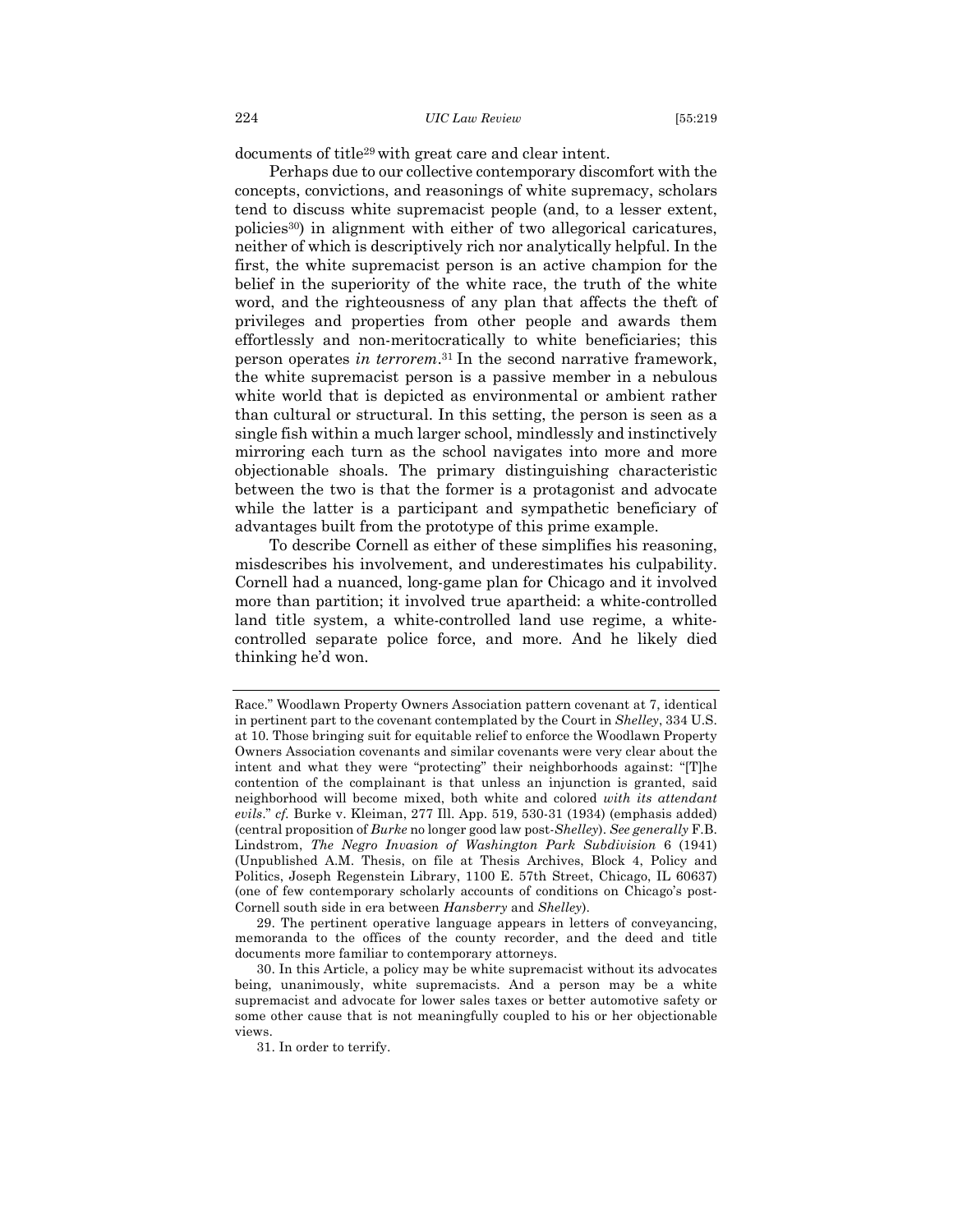Cornell was an attorney who was not only an advocate of–but an architect of–several of the most important aspects of structural white supremacy in Chicago. He personally promulgated restrictive covenants covering hundreds of city blocks requiring that "[n]o person of any race other than the Caucasian race shall use or occupy any building or lot . . ." within these bounds.<sup>32</sup> He had the influence, power, position, and opportunity to engineer a structural apartheid from which he would personally benefit in financial and nonpecuniary respects. Using the power of the courts, the system of conveyances, and the arsenal of financial and political resources at his disposal, he sought to create an apartheid enclave in which "the jews, turks, gypsies, slavs, and others"33 would not prosper, recreate, or reside.

We do not know whether Cornell was driven primarily by white supremacist beliefs or primarily by his insight that white supremacist policies were financially attractive. Hence, rather than attempting to interrogate or somehow reverse-engineer Cornell's psychology, the following sections explore how he executed his plan and what occurred as a result. The goal of this exercise is to understand how Chicago, a city with a white minority and a troubled (and troubling) history of race relations would choose to celebrate and commemorate the life of Paul Cornell, whose profitable schemes generated enormous public costs borne in the currency of equity.

First, one must define key terms that did not exist in Cornell's time but are important in the analysis of Cornell's plan and its results and implications. The following sections explain these terms: integral white supremacy, structural apartheid, structural arbitrary advantage, and privatized urban planning. These terms

<sup>32.</sup> *See*, *e.g*., restrictive covenant attached to deed history for 7540 S. Drexel in Chicago, originally drafted by the law practice of Messrs. S. Black and P. Cornell and recorded as such by Shoreline Title, now part of Chicago Title. These restrictions would survive legal challenge for decades, and even be bolstered by the Supreme Court's unanimous opinion in *Corrigan*. *See* Corrigan v. Buckley, 271 U.S. 323, pin cite (1926) (upholding multiple racially restrictive covenants, good law until *Shelley* in 1948). For representative examples of the language used in Chicago by Cornell and in other parts of the country, *see* R.R.W. BROOKS, SAVING THE NEIGHBORHOOD 26, 28, 35, 37-40 (Harvard 2013) (general discussion of racially restrictive covenants and survey of language used around the United States); *see also* DAVID G. GARCÍA, STRATEGIES OF SEGREGATION: RACE, RESIDENCE, AND THE STRUGGLE FOR EDUCATIONAL EQUALITY 44-6, n. 28 (California Scholarship Online 2018) (examining impacts over time on Black communities as well as other immigrant and minority groups).

<sup>33.</sup> This restriction may have been typical of the time, but the enormous footprint of Cornell's holdings meant it applied to entire sections of the city. *Compare* this restrictive covenant language used by P. Cornell in various Jackson Park deeds circa 1865 *with* covenant language used elsewhere in America at that time and later in JEFFREY D. GONDA, UNJUST DEEDS 29-30 (Univ. N.C. Press 2015).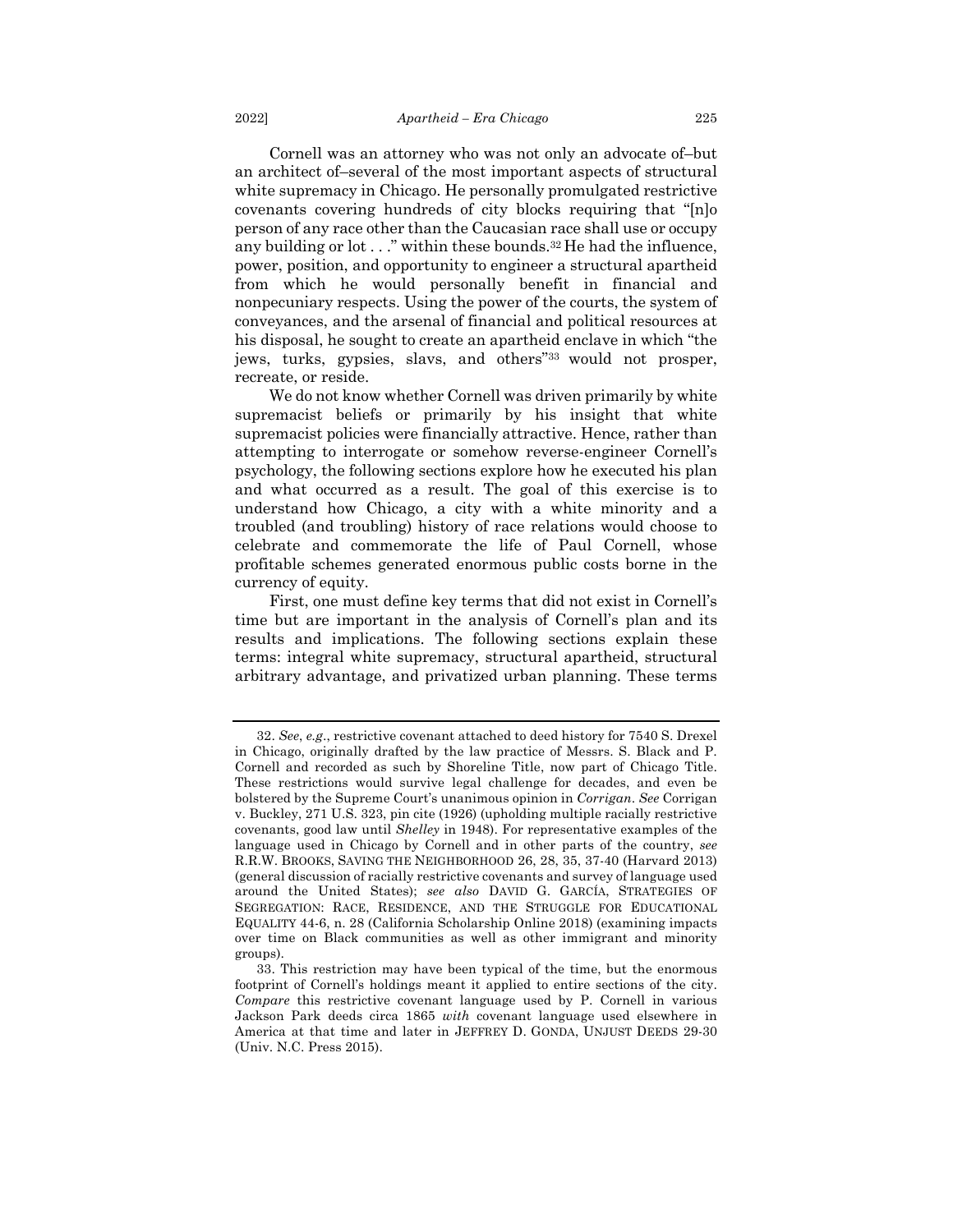are used differently by different authors and the usages here are carefully chosen to offer relevance and continuity of definition across very long periods of time.34 Following this, the intersection of white supremacy and privatized urban planning are discussed (including a discussion of privatized policing), then the narrative reunites these concepts with Cornell's biographical details and the relevant caselaw during and after (particularly in the 1940s) his death.

## II. WHAT IS INTEGRAL WHITE SUPREMACY?35

Integral white supremacy is not merely the presence of a condition where whites are advantaged.36Without context, the rules of an unfair game by themselves do not constitute integral white supremacy.37 Rather, integral white supremacy is fundamentally administrative, an abrasive machine that erodes gains made by non-whites and grinds them to worthless dust while recycling any shiny bits into white wealth. Inexorably ever more privileges and property accrue to whites in a zero-sum game, such as the ownership of desirable waterfront property, wherein a unit lost by non-whites is redistributed by operation of law to the collective enjoyment of whites.38

While there was no dissent in the Supreme Court's decision in

36. For 1950s-era discussion of these concepts using different vocabulary, *see* Louis H. Pollak, *Racial Discrimination and Judicial Integrity: A Reply to Professor Wechsler*, 108 U. PA. L. REV. 1, 6 (1959).

37. For contemporary framing of state action as to administering unfair or inequitable rules, *see generally* Thomas P. Lewis, *The Meaning of State Action*, 60 COLUM. L. REV. 1083, 1108-20 (Dec. 1960).

<sup>34.</sup> Privatized urban planning was common in Chicago, from the three-flat brewery-funded clapboard housing for Germans along the Halsted corridor in Pilsen to the "company town" housing of the Pullman neighborhood.

<sup>35.</sup> Some scholars use "integral" or "structural" white supremacy to mean an environment in which white supremacy is ambient, "covert, and highly institutionalized." In such an environment, "color-blind racism" and even innocent racism with deleterious effect is, these scholars theorize, possible. I do not use structural white supremacy with this meaning. *See*, *contra*, Jennifer C. Mueller, *Producing Colorblindness: Everyday Mechanisms of White Ignorance*, 64 SOC. PROBS. 219, 226-29 (2017) (instead, the Author advocates that "integral" white supremacy must more broadly include all mechanisms that can be put in motion to consistently and reliably favor white privileges while demoting or removing the privileges of others, even if those systems have race-neutral origins).

<sup>38.</sup> Prof. Henkin summarizes the state of play and the peripheries at which the state's hands are bound, no matter how enticing or popular it may be to assist the white supremacist begging at the bar for relief: "The state cannot restrict a Negro's right to property on account of his race. It could not do so by statute. It cannot do so by the actions of its courts. Judicial action is, of course, clearly 'state action' for purposes of the fourteenth amendment." Louis Henkin, Shelley v. Kraemer*: Notes for a Revised Opinion*, 110 U. PENN. L. REV. 473, 475 (1962).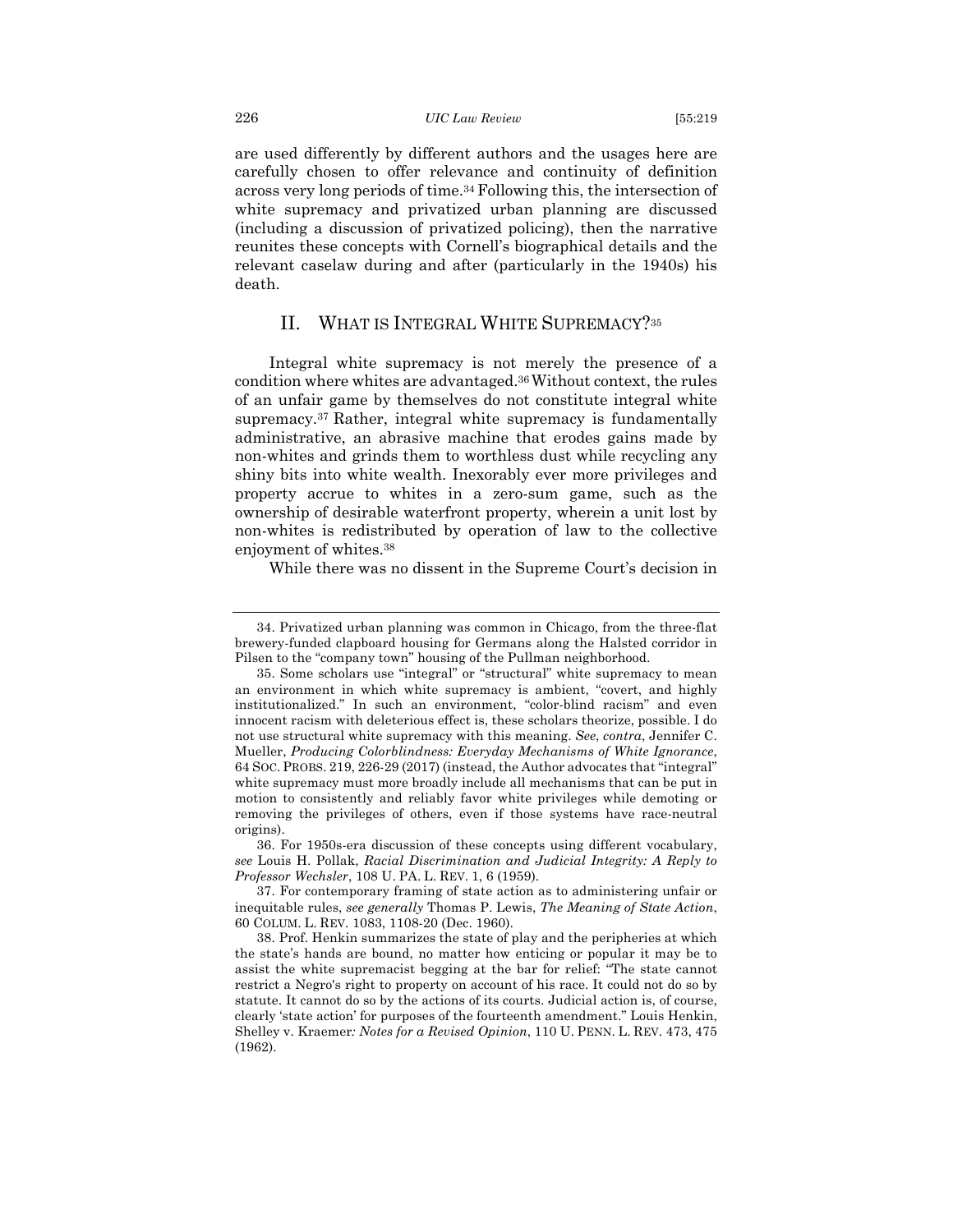*Shelley v. Kraemer*—the landmark case invalidating white supremacist restrictive covenants in the deeds crafted by Cornell and others like him—that opinion was not 9-0 unanimous either. Justices Jackson, Reed, and Rutledge recused themselves and took no part in the consideration of the case because all three owned homes that had restrictive covenants installed in their deeds barring either Jews or Blacks from becoming subsequent owners of their properties.39 This illustrates the pervasiveness of language of the kind Cornell drafted, and also that learned jurists as recently as the 1940s considered these protections against nonwhite subsequent owners to have some value. Indeed, if merely a worthless relic of nineteenth century draftsmanship, the provisions would not have required their recusals.40

### III. WHAT IS STRUCTURAL APARTHEID?

Where integral white supremacy is fundamentally administrative, structural apartheid is fundamentally violent; it is

<sup>39.</sup> We do not know the Justices' privately held views on race, and they may have benefited financially or otherwise from the restrictive covenants on their homes. It is notable, however, that they felt the need to recuse themselves in the consideration of *Shelley* when, meanwhile, no Justice felt the need to recuse himself in *Corrigan* in 1926. Notably, the Court had one-hundred percent turnover during this relatively short epoch, so no Justice heard both *Corrigan* and *Shelley*. Also notable is that Justice Brandeis, the first Jewish person confirmed to sit on the Supreme Court, joined Justice Sanford's opinion in *Corrigan*, despite restrictive covenants of the time often containing explicitly antisemitic provisions. Justice Robert H. Jackson was an outspoken advocate of civil rights and opponent of antisemitism (antisemitism being one motivator in the crafting and enforcement of restrictive covenants) around the time of *Shelley* in 1948. Two years earlier, Justice Jackson had served as the Chief United States Prosecutor in the Nuremberg trials, where he wrote he felt, even among the many horrors of World War II, particularly terrible were German efforts "to destroy particular races and classes of people and national, racial, or religious groups, particularly Jews, Poles, and Gypsies and others." The fact that three Justices of the United State Supreme Court had homes with these covenants installed, however, speaks to their prevalence in 1940s America (Jackson resided in northwest Washington, D.C. very near the neighborhood at issue in *Corrigan v. Buckley*, while Reed resided in Virginia and Rutledge maintained a home in Colorado subject to a restrictive covenant, though he would die the year after the decision in *Shelley v. Kraemer* not having returned to that property).

<sup>40.</sup> If a judge sees a potential conflict as having no bearing on a direct or monetary interest, it may not rise to the level of a conflict for purpose of recusal; acknowledgement that the Justices in question had a conflict also acknowledges, albeit indirectly, that restrictive covenants may have still had value in the 1940s. The Due Process Clause incorporates the common law rule that a judge must recuse himself (or herself) when that judge has "a direct, personal, substantial, pecuniary interest" in the case at bar or where "the probability of actual bias on the part of the judge or decisionmaker is too high to be constitutionally tolerable." *See* Tumey v. Ohio, 273 U.S. 510, 523 (1927); *see also* Withrow v. Larkin, 421 U.S. 35, 47 (1975) (if Justices assigned no value at all to racially-restrictive covenants then they should not have had reason to recuse themselves).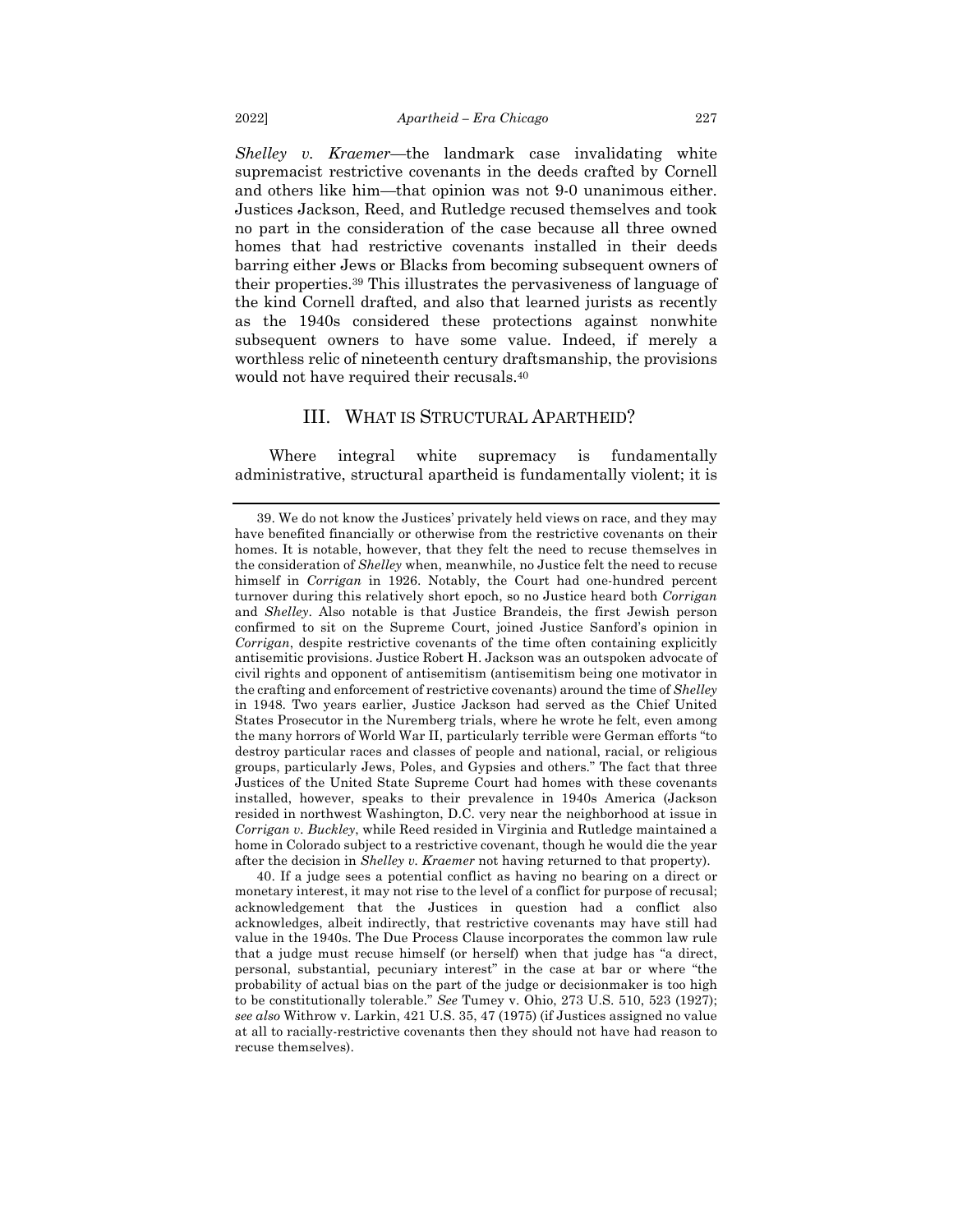sometimes fatally, attack anyone who might challenge it.

inextricably intertwined with the Northian concept of violence,<sup>41</sup> a monopoly a state enjoys and flaunts and uses to decisively, and

Structural apartheid is the (mis)use of the government's monopoly on violence to directly or indirectly injure people when the privileges, ornaments, or rituals of white supremacy are endangered.42 Structural apartheid differs from integral white supremacy in that it includes the violent enforcement of rules and norms that are promulgated by the group asserting dominance.<sup>43</sup> And, relevant to the south side of Chicago today, structural apartheid describes scenarios where the group threatening to deploy the violence of the state is outnumbered by the group threatened with that violence.44 Whites are a minority group in Chicago and have been for nearly fifty years.45

Structural apartheid is a specific type of government weapon allowing each empowered minority person to amplify one's capacity for physical harm against less-empowered but more-numerous groups. In the holster of every police officer, the inkwell of every prosecutor, and the gavel of every judge (irrevocably and fatally in states with provisions for capital punishment) live the defense mechanisms of the state's immune system, ready to attack anything that looks from a distance like a threat.

Tactics once reserved for overseas battlefields and domestic antiterrorism are now used in routine investigative and

<sup>41.</sup> *See generally* DOUGLASS C. NORTH, JOHN J. WALLIS, & BARRY R. WEINGAST, VIOLENCE AND SOCIAL ORDERS 15-21 (Cambridge University Press 2009) (this framework considers violence as terminal recourse, ultimate decisive action vested in state actors such as police to settle scores and designate winners and losers).

<sup>42.</sup> *See generally* Civil Rights Cases, 109 U.S. 3, 11-19 (1883) (state action to enforce badges and legacies of slavery inappropriate, though Congress cannot directly legislate limits to contractual discrimination in private transactions); *Ex parte Virginia*, 100 U.S. 339, 344-45 (1880) (state action to exclude Blacks, for instance from jury service, not appropriate and constitutes state action to limit Blacks' participation in society). The High Court would take further action to ensure the Thirteenth and Fourteenth Amendments were respected and not used to animate state action against Black participation in civic matters, though little progress would be made between 1883 and the end of the Second World War.

<sup>43.</sup> For an in-depth example of the ever-present threat of violence in the context of white officers and Black motorists, *see generally* Karl Muth, *Learning Facts from Fiction in Jay-Z's* '*99 Problems*,*'* 111 J. CRIM. L. & CRIMINOLOGY ONLINE 1 (2020).

<sup>44.</sup> No doubt protecting the few from the many is a righteous, worthwhile, and wonderful sentiment within the Constitution. *See* City of Beaufort v. Baker, 432 S.E.2d 470, 475 (1993) (Toal, J., dissenting) (important purpose of Constitution is to protect few from many). However, this is distinguishable and different from favoring a racial minority at every turn in order to ensure its wealth, dominance, and safety at the expense of the majority.

<sup>45.</sup> *See generally* decennial census results for Chicago census tracts 1970 to present, www.census.gov.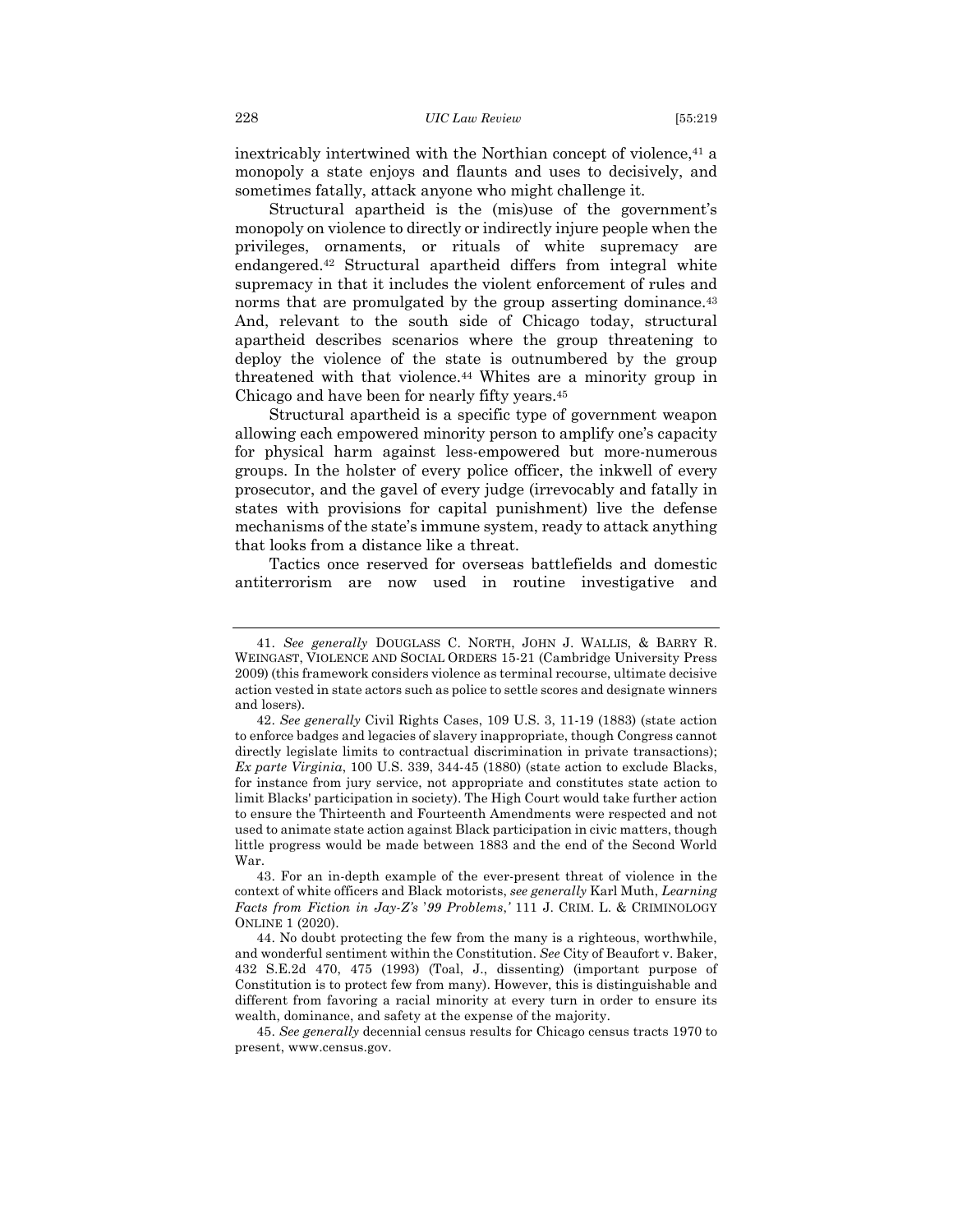immigration matters against Black and Latinx neighborhoods. In response to a "tip" from two "concerned citizens" (quotation marks borrowed from Judge Cassell's opinion<sup>46</sup>),

[Forty-seven] SWAT team members came to [a neighborhood bakery and restaurant operating during normal business hours] in [unmarked] trucks, unloaded from the trucks, secured everyone in the parking lot and inside the store, restaurant, and tortilla factory comprising La Diana by displaying their firearms, ordering everyone present to the ground, and then handcuffing everyone with [zip]ties.47

The owner of the bakery testified, "the officers used "military style weapons with laser sites [*sic*] pointed at the men, women and children,"48 and that "everyone on the premises was detained, handcuffed, interrogated . . . . All were subject to drug sniffing dogs. The time of the interrogation lasted approximately three hours. All of [those detained] were asked to prove that we were on the premises legally."49 These tactics to intimidate non-white communities using the personnel, resources, and weapons of the state<sup>50</sup> are not uncommon.

The structural apartheid weapon is especially effective when combined with the systematic disarmament of non-whites,<sup>51</sup> ensuring individuals and communities targeted are maximally vulnerable and further amplifying the power of the few to attack the

<sup>46.</sup> Panaderia La Diana, Inc. v. Salt Lake City Corp., 342 F. Supp. 2d 1013, 1020 (D. Utah 2004)

<sup>47.</sup> *Id.*

<sup>48.</sup> *Id.* "Category C warrants are reserved for high-risk situations where there is a likelihood of violence and are executed by the SWAT team. Standard operating procedure for executing a Category C warrant includes coming in with weapons drawn, ordering individuals to the ground and enforcing compliance if necessary, and handcuffing everyone present." *Id.* at 1019.

<sup>49.</sup> *Id.* at 1020.

<sup>50.</sup> The history of assertion of white dominance and majority enforcement of power, whether economic power, electoral power, or other types of power has multi-century Euro-centric, African, pan-colonial, and New World histories that are too nuanced to explore in a footnote beyond book recommendations. *See generally* ERICA JAMES, DEMOCRATIC INSECURITIES 282-97 (Univ. of California Press 2010) (discussing assertion of whiteness and white power over non-white people in the Haitian context); NORTH, WALLIS, & WEINGAST, *supra* note 41, at 26-45 (explaining framework of violence as tool of state control rather than state action of last resort); *see also* AVIVA CHOMSKY, CENTRAL AMERICA'S FORGOTTEN HISTORY 52-9 (Beacon Press 2021) (discussing relationship between state control, privileged groups, and violence in broader Latin American context); *and see also* CHRISTOPHER BLATTMAN, WHY WE FIGHT: THE ROOTS OF WAR AND THE PATHS TO PEACE 12-38 (Penguin Press 2022) (discussing violence, rare-butalways-looming, as high-cost mode of communicating objections to present conditions).

<sup>51.</sup> For more on the engineered vulnerability and systematic disarmament of Black residents, *see* Karl Muth, *The Panther Declawed: How Blue Mayors Disarmed Black Men*, 37 HARV. BLACKLETTER L. J. 7 (2021) (explaining policydriven disarmament of urban Black people alongside militarization of white residents and police forces).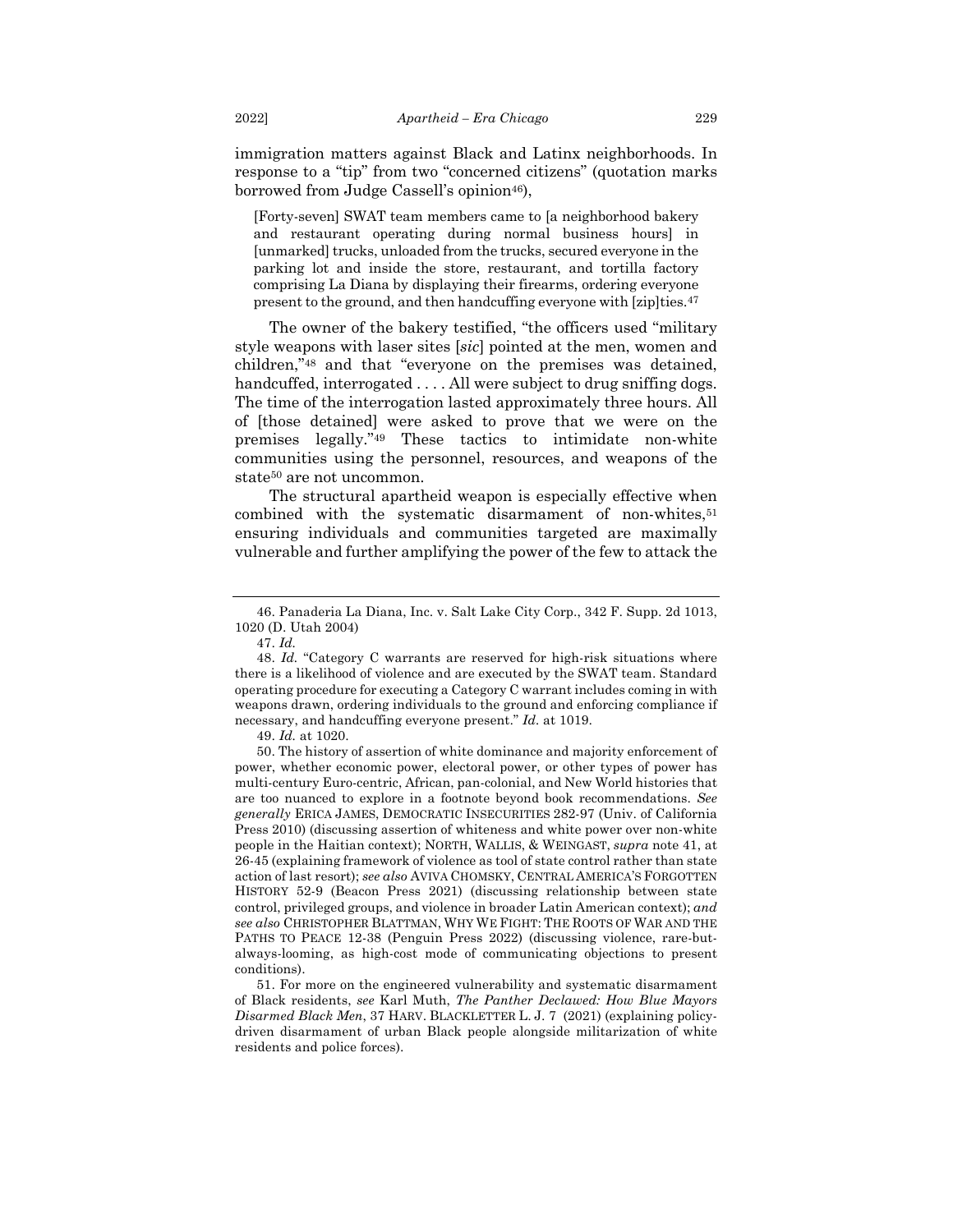many using the power of the state.52

Structural apartheid is powerful because it disenfranchises, disempowers, and disarms the non-white majority while emboldening, encouraging, and equipping the white minority to use violence.53

In Cornell's time, the conflict between the races was still principally waged on the battlefield of taxonomy. Across a broad portion of the spectrum of melanin and origin, whether a person was white was a matter ripe for debate. By disqualifying from whiteness<sup>54</sup> the Slavs, the Turks, the Jews, the Italians, and other southern Catholics of Europe (many of whom consider themselves white today), whites like Cornell could choose their allies and aim the weapon of structural apartheid with precision. Later in life, Cornell would feverishly revise his covenants, creating many different versions.55 As waves of olive-skinned Catholic Europeans and Black participants in new waves of migratory activity replaced Jews and Poles as the prime threats to Cornell's narrow demographic ideal, the covenants changed accordingly.56 So elaborate was the legal drafting needed to welcome some Europeans to Chicago while excluding others, inventing a time machine and

<sup>52.</sup> "Arms in the hands of the Negro aroused fear both North and South." W.E.B. DU BOIS, BLACK RECONSTRUCTION IN AMERICA 396 (1935).

<sup>53.</sup> "Only recently, this Court had occasion to declare that a state law which denied equal enjoyment of property rights to a designated class of citizens of specified race and ancestry was not a legitimate exercise of the state's police power . . . " Vinson, C.J. in Shelley v. Kraemer at 21, alluding to Oyama v. California, 332 U. S. 633 (1948).

<sup>54.</sup> *See generally* IAN LÓPEZ, WHITE BY LAW ch. 2, 27-34 (NYU Press 1996) (chapter "Racial Restrictions in the Law of Citizenship" directly discusses tensions between equality among citizens and restrictions on certain groups' abilities to exercise rights).

<sup>55.</sup> The 7540 S. Drexel covenant, *supra* note 32, is representative of Cornell's running changes, which moved from targeting the perceived threat of poor European immigrants (such as "gypsies" and "slavs" in 1882) to also targeting Spaniards and poor southern European Catholics ("Spaniards, Italians" in 1889) to eventually targeting Asians and Blacks ("it being intended hereby to restrict the use of said property . . . against the occupancy as owners or tenants of any portion of said property for resident or other purpose by people of the Negro or Mongolian Race" in the 1890s, the latter restriction in line with the Page Act of 1875 and Chinese Exclusion Act of 1882 and as amended in 1894). This latter language specifying and prohibiting "Negro" and "Mongolian" people is present on the deed litigated in *Shelley* and also present on the deed to the author's home on S. Maryland Avenue in Chicago (conveyed by Chicago Title and on file with the author, including this restrictive covenant now without effect).

<sup>56.</sup> *See* covenant cited in *Hansberry*, "[R]espondents are owners of land within the restricted area who have either signed the agreement or acquired their land from others who did sign, and that petitioners Hansberry, who are Negroes, have, with the alleged aid of the other petitioners and with knowledge of the agreement, acquired and are occupying land in the restricted area formerly belonging to an owner who had signed the agreement." *Hansberry*, 311 U.S. at 38 (substance of covenant mechanism summarized by Stone, J.).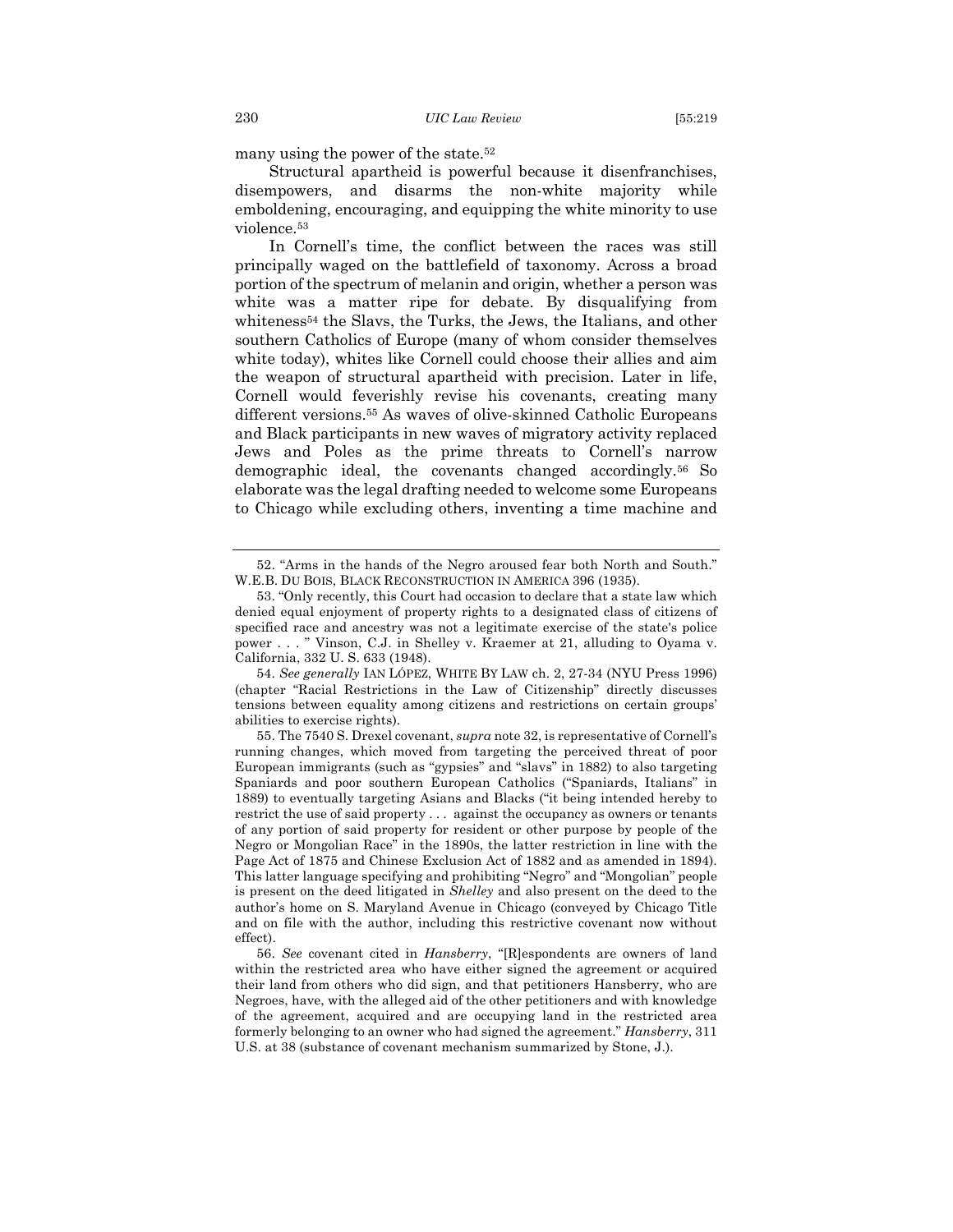assassinating Philip II57 might have proven easier.

Prior to 1940, there was little if any precedent in Illinois suggesting judges, also mostly white wealthy Protestant men, would agree with his definitions of race and force landowners on the south side of Chicago to abide by the restrictive covenants Cornell and his colleagues crafted. In the worst case, buyers of homes in Hyde Park reasoned, if Cornell thought too many of these "others" slithered into Cornell's white Eden, the white police force would respond on his behalf and the fortifications Cornell created in ink would be made flesh.

Cornell's xenophobia, his and his colleagues' legal mechanisms, and even the threat of violence from the police could not change the demographic and economic realities: there were people of all colors and persuasions interested in living in Chicago and, eventually, with cash in hand, they would find willing sellers. By the time of Cornell's death, over one-hundred Black families had already become homeowners in the areas he once controlled.58

## IV. WHAT IS STRUCTURAL ARBITRARY ADVANTAGE IN LAW-AND-ECONOMICS?

Structural arbitrary advantage is the advantaging of one player in a game or system due to an arbitrary rule or set of rules.59 White has an advantage in chess, but this advantage is due to the enforcement of an arbitrary rule: white always moves first. White's army of sixteen pieces is no more capable, no better-equipped than black's. But every time white chooses the style of play in a way black cannot. Black's first task is to respond to white's provocations, to find refuge in spaces white does not attack, and to mitigate harm from white's claims of dominance in what could otherwise be black's space.

So, too, in the rules of the game Cornell created.

In the context of the real estate market on the south side of Chicago, Cornell created the market as the only seller (effectively,

<sup>57.</sup> King of Spain, the Netherlands, and Naples, and Portugal. Husband to Mary I of England. Creator of the Inquisition in Spain, convener of *Auto-da-Fé* in Portugal, and prosecutor of Anglophone Protestants in 1554.

<sup>58.</sup> *See 1900 Population Report, Census of 1900*, *infra* note 96 (may include an undercount of Black families, as families may have benefited from not disclosing their race)*.*

<sup>59.</sup> Chess has a structural arbitrary advantage in favor of white, as explained *infra*. Meanwhile, there is no structural arbitrary advantage for either player in checkers, which should result in a draw if played "perfectly" by each player, even though such "perfect" games may take hundreds of different forms. For an in-depth technical discussion of why this is true, and commentary of structural arbitrary advantage in rule sets, *see generally* J. Schaeffer et al., *Checkers is Solved*, 317 SCIENCE 1518-22 (2007) (all games of checkers will result in draws and be even unless or until one side commits errors; it is blunder, not brilliance, that creates any opportunities for victory).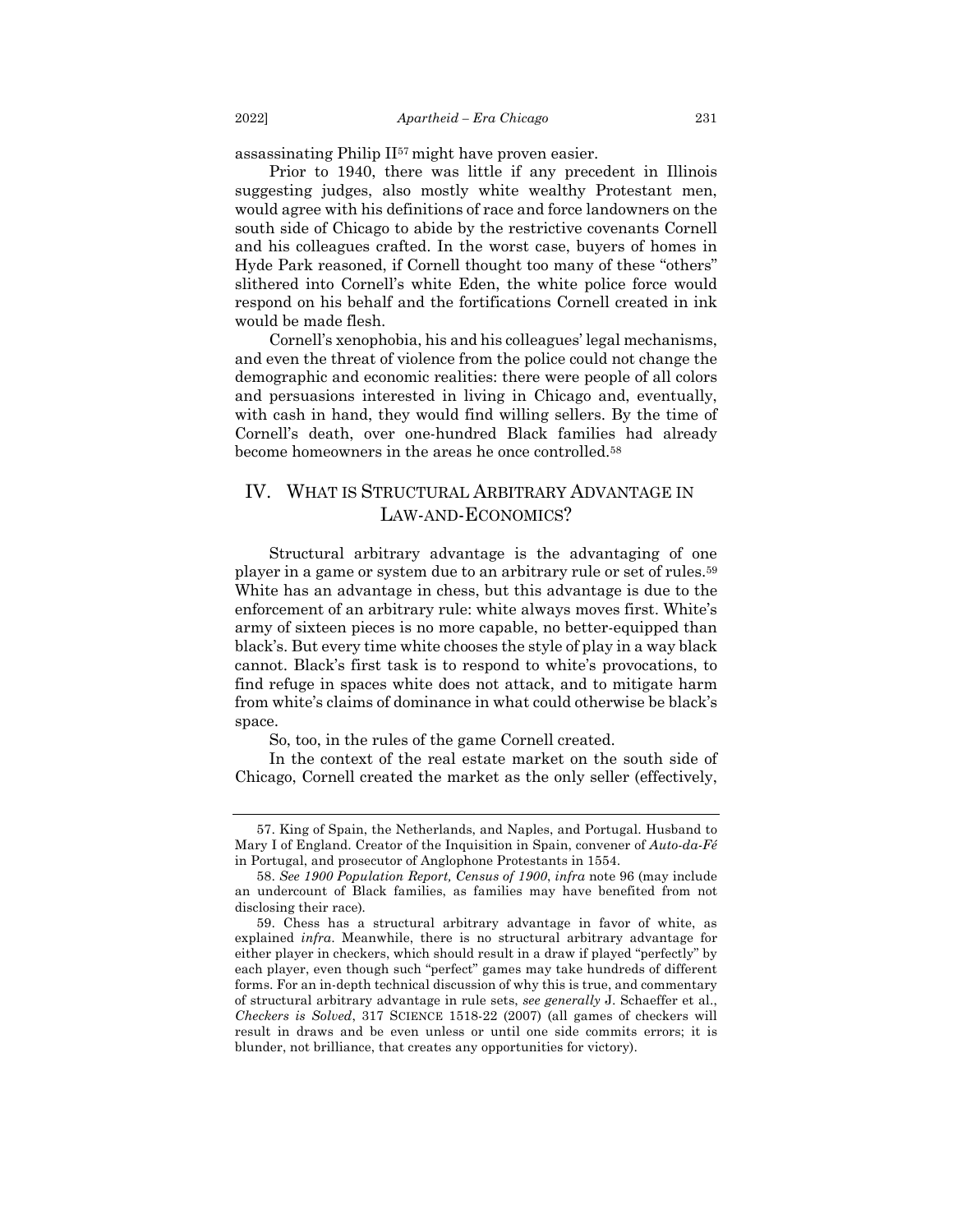all buyers were forced to buy from Cornell, as the sole owner of the area's real estate) and inserted a set of rules (racially restrictive covenants) that favored one group years, even generations after Cornell had sold all, or essentially all, of his interest in the properties.

The consequence (or, in economic terms, cost) of this is borne in title and time by those downstream from Cornell. The problem in the market Cornell created is that equilibrium (the point at which an actor acts in self-interest and also interacts with another in the market) is reached at a point that is suboptimal.<sup>60</sup>

Not only do buyers pay a premium to live in a restricted neighborhood, but they also forfeit appreciation by having a smaller market of potential buyers when they eventually decide to sell. For example, Cornell, despite having sold all property rights to the land long ago, excludes the Jewish buyer offering the seller's asking price from the pool of possible purchasers.61 Similar dynamics apply in education,62 labor markets,63 and other parts of society.64 These distortions in the market destroy value for everyone by artificially limiting the pool of eligible buyers, depressing asset prices, and increasing frictions in these markets more generally.

### V. WHAT IS PRIVATIZED URBAN PLANNING?

Privatized urban planning is the unilateral imposition of land use decisions in an urban setting through an assertion of title rather than democratic policy.65 Archetypical examples of privatized urban planning include the company town (*e.g*., Gary, Indiana, built and developed on the shore of Lake Michigan by U.S. Steel), the private port (Rotterdam, principally developed in a modern sense by the Dutch East India Company), and the fief-turned-municipality model in Europe (e.g., Florence, expanded greatly and modernized by Cosimo de' Medici). Cornell held not just influence over, but title

<sup>60.</sup> GARY BECKER, THE ECONOMICS OF DISCRIMINATION 17, 19-24 (1957). 61. *Id.*

<sup>62.</sup> MATTHEW JACKSON & ALBERTO BISIN, HANDBOOK OF SOCIAL ECONOMICS 113-200 (Jess Benhabib ed., 2011); *see also* Hanming Fang & Andrea Moro, *Theories of Statistical Discrimination and Affirmative Action: A Survey* (Nat'l Bureau of Econ. Rsch., Working Paper No. 15860) (last revised 2012) (explaining statistical discrimination can have unintended downstream consequences).

<sup>63.</sup> *See generally* Kenneth J. Arrow, *The Theory of Discrimination* in ORLEY ASCHENFELTER & ALBERT REES, DISCRIMINATION IN LABOR MARKETS (1973) (describing that even innocuous regulations without overt objectionable preferences can result in discriminatory dynamics with subsequent follow-on effects).

<sup>64.</sup> Edmund Phelps, *The Statistical Theory of Racism and Sexism*, 62 AM. ECON. REV. 659-61 (1972).

<sup>65.</sup> H. GREEN, THE COMPANY TOWN 35-42, 66 (RHYW Publishing 2011) (discussing private planning of Chicago's neighborhoods with focus on Pullman neighborhood on city's south side).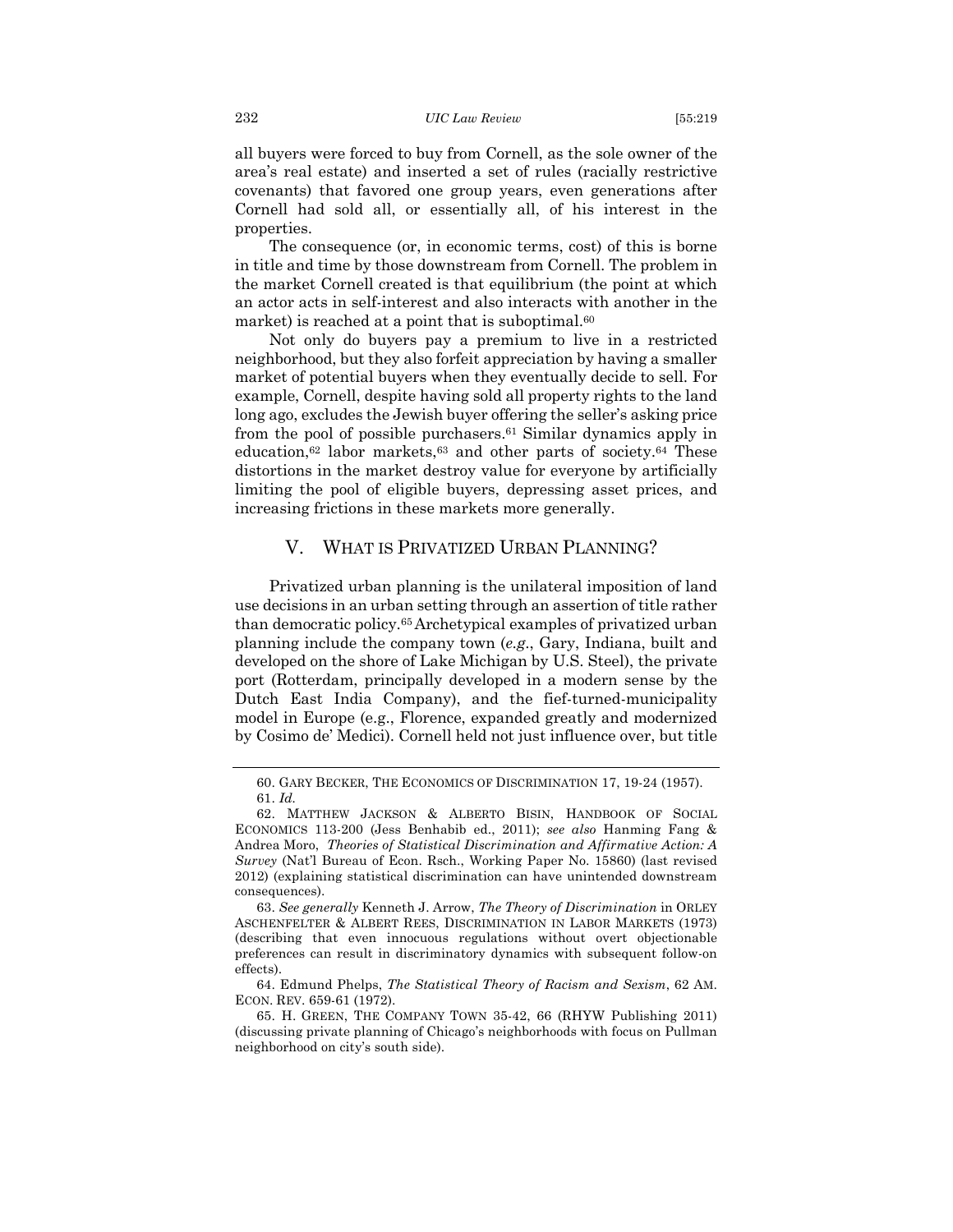to, much of Chicago's south side, personally owning nearly 970 acres at one point in the 1870s.66

Cornell was willing to parcel his vast holdings, so long as buyers supported his vision of a wealthy white Protestant riviera on the shores of Lake Michigan. He set aside, rather than designating for housing, substantial tracts for parks and even 183 acres for a cemetery. Jackson Park (named for Andrew Jackson) and Washington Park (named for George Washington) are sizeable areas of green space designed with mixed use<sup>67</sup> in mind. The Midway Plaisance would later be flooded and navigated by gondola during the World's Columbian Exposition<sup>68</sup> and today serves as the main parkway69 dividing the north and south areas of the University of Chicago's campus.70

Oak Woods Cemetery, where Cornell would eventually be buried, was also a hands-on project and consumed more of Cornell's land (183 acres) than any project other than the Colombian Exposition Campus.71 Oak Woods Cemetery worked with General

67. This includes areas for yachting (sailing), rowing (crew), running, and areas for playing various land-based sports.

<sup>66.</sup> JUNE SKINNER SAWYERS, CHICAGO PORTRAITS: PAUL CORNELL 32 (Loyola Univ. Press 1991); *see also* Commission on Chicago Landmarks and the Chicago Department of Planning and Development, COMMUNITY AREA #69: GREATER GRAND CROSSING: CHICAGO HISTORIC RESOURCES SURVEY, AN INVENTORY OF ARCHITECTURALLY AND HISTORICALLY SIGNIFICANT STRUCTURES 444 (1996) (discussing Grand Crossing neighborhood and attributing plenary decision-making to Cornell's ownership of land and desire to develop commuter community near rail lines).

<sup>68.</sup> The U.S. Mint offered its first commemorative coins at the Columbian Exposition, including a version of the quarter dollar featuring the gondolas and the flooded midway. *Commemorative Coins from 1892-1954*, U.S. MINT (last updated April 10, 2017), www.usmint.gov/learn/coin-and-medalprograms/commemorative-coins/commemorative-coins-from-1892-1954 [perma.cc/7LNR-TZ38].

<sup>69.</sup> *See* PETER ROSSI & ROBERT DENTLER, THE POLITICS OF URBAN RENEWAL: THE CHICAGO FINDINGS 12 (Praeger Press 1981).

<sup>70.</sup> *Compare* Hermann Heinze & A. Zeese & Co., Engravers, *Official Souvenir Map, World's Columbian Exposition at Jackson Park* (1893), LIB. OF CONGRESS, www.loc.gov/resource/g4104c.ct002834/ [perma.cc/9X6C-WWAR]) (last visited Feb 27, 2022) *with* contemporary University of Chicago campus maps (various), www.maps.uchicago.edu/ [perma.cc/AH4C-MJFT].

<sup>71.</sup> In 1890, Hyde Park called itself the world's largest village as the census had measured a population of over 85,000. JULIA ABRAHAMSON, A NEIGHBORHOOD FINDS ITSELF 4 (Biblo & Tannen Publisher 1971).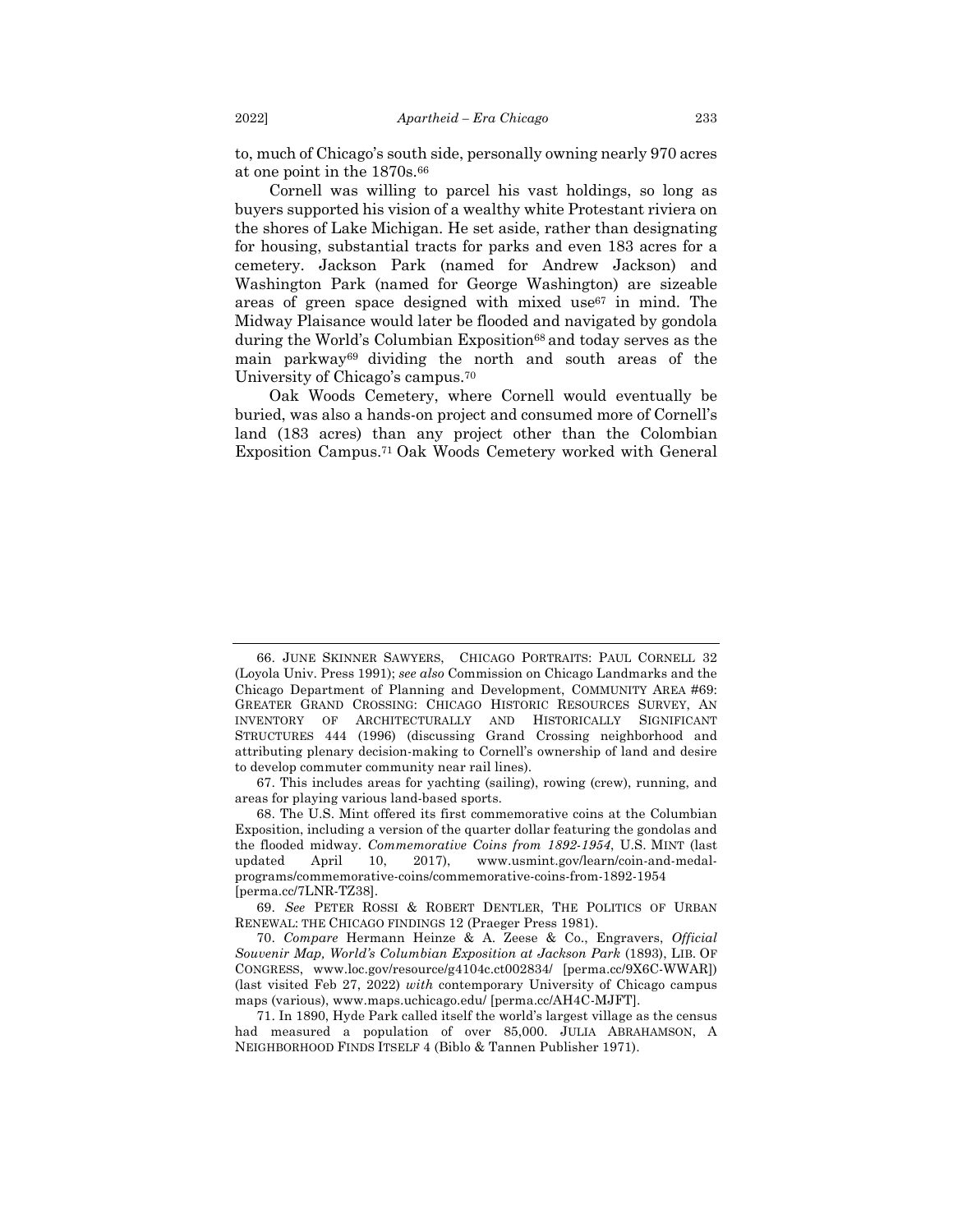John C. Underwood,72 of the United Confederate Veterans,73 to arrange for 6,229 Confederate soldiers74 to be buried there (the remains were moved from other grave sites<sup>75</sup>, over 4,000 of whom are memorialized by name at the site.76 Aside from the Plaisance, Jackson Park, and Washington Park, there is a fourth park whose grounds were drawn at least in part from Cornell's portfolio, later named Harold Washington Park, which Cornell would no doubt be shocked to learn was named after Chicago's first Black mayor.<sup>77</sup> Mayor Washington was buried at Oak Woods Cemetery in 1987.78 Having said in his inaugural address, "I hope someday to be remembered by history as the mayor who cared about people and who was, above all, fair," Washington drew hundreds of thousands of mourners to his funeral and related services, which lasted several days.79

It is not intuitively obvious whether, or to what extent, urban planning should be privatized. But when plenary decision-making is interested primarily in the preferences of a single racial group, the result is at a minimum suboptimal and, in the case of Cornell's holdings, a prelude to a subsequent century of expensive and mostly unsuccessful attempts to repurpose, redevelop, and integrate a failed urban retreat for white people. Today, the south side of Chicago remains one of the most racially segregated places in North America.80

75. *Id.*

<sup>72.</sup> Underwood became involved at some point between the charter of the cemetery in 1853 and the dedication of the Confederate monument there in 1895, which he attended. It was between 1865 and 1867 that remains of Confederate dead were moved to the site. *See Confederate Mound at Oak Woods Cemetery Chicago, Illinois*, NAT'L PARK SERV., www.nps.gov/nr/travel/national\_cemeteries/illinois/confederate\_mound\_oak\_w oods\_cemetery.html [perma.cc/JQ7P-JTMH]) (last visited Feb. 27, 2022) ("General John C. Underwood, a regional head of the United Confederate Veterans, designed the monument and was at its dedication on May 30, 1895[.]"). Underwood was naturally attracted to the project as he spent the latter decades of his life constructing intricate genealogies of the Confederacy and raising money for the Confederate Monument in Richmond, Virginia. His letters and papers, including a wartime diary, reside in the archives of Western Kentucky University and include correspondence regarding the project.

<sup>73.</sup> The Southern counterpart to the Grand Army of the Republic.

<sup>74.</sup> Plaque, Confederate Mound, Oak Woods Cemetery.

<sup>76.</sup> Mound Placard, Oak Woods Cemetery.

<sup>77.</sup> The park does, however, contain a granite marker thanking Cornell for the donation of the land.

<sup>78.</sup> Washington Marker, Central Area, Oak Woods Cemetery.

<sup>79.</sup> LaSalle Street was closed between Lake Street and Madison Street to allow the parade of thousands of mourners per hour to pass as he lay in state and a public memorial service handled overflow of mourners who could not fit inside Christ Universal Temple church at 11901 S. Ashland. *See* Robert Davis & James Strong, *Chicago Mourns Mayor Washington*, CHI. TRIB. (Nov. 27 1987) (ProQuest) (obituary mentioning scale of services surrounding Washington's death).

<sup>80.</sup> Alana Semuels, *Chicago's Awful Divide*, ATLANTIC (Mar. 28 2018),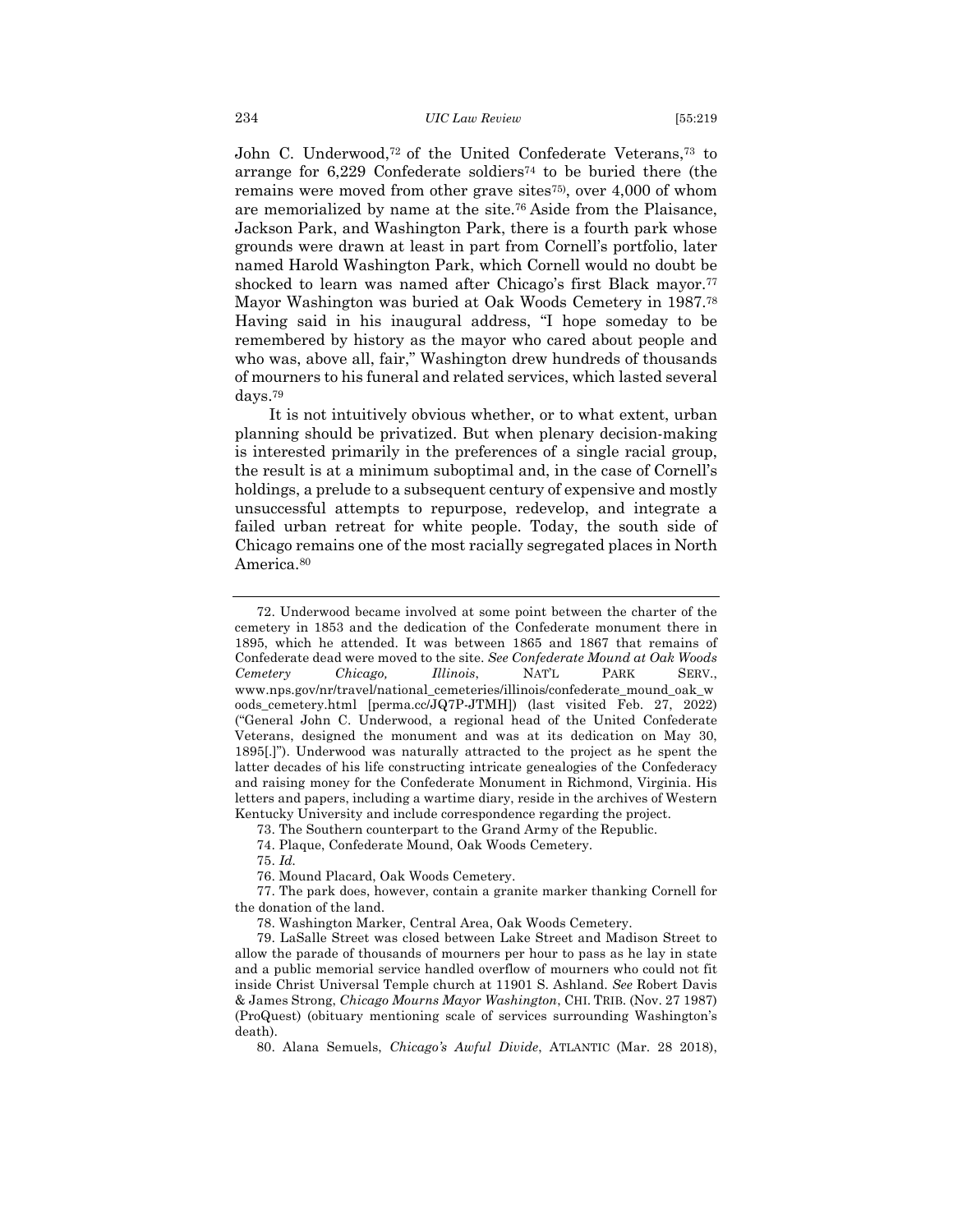## VI. IS WHITE SUPREMACIST URBAN PLANNING ECONOMIC SELF-INTEREST?

The dynamics of white enclaves, from an economic perspective, are more complex than they may at first appear. While one might expect white enclaves to fare worse than integrated communities, as the pool of buyers for each home on the market is vastly reduced (especially in cities like Chicago where whites are a numerical minority), some whites will pay a substantial premium to be in a neighborhood that is racially homogeneous or, more specifically, racially exclusive.81 In fact, it is not unimaginable that this in-group premium would in some cases make up for the narrower market to which a seller of a home in a homogeneous place could appeal.<sup>82</sup>

This was Cornell's wager. That whites would continue to pay a premium to live in an all-white place where there would be no risk of being served coffee by a Black waiter at the Cornell-owned Hyde Park House hotel, where there would be no risk of having a neighbor who was an Asian, Black, Gypsy, Jew, Slav, Turk, or southern European (e.g., Italian or Spaniard) in Cornell-developed neighborhoods83 like Jackson Park and Woodlawn, and where there would be no risk of one's child encountering non-white students at his Paul Cornell School at 76th and South Drexel Streets in Grand Crossing (eventually this school was racially integrated, but not long thereafter demolished).

Cornell's was not a novel or unique strategy. In 2019, voters in Louisiana approved the creation of a brand-new city in Louisiana called St. George that would instantly become the fifth largest city in the state and the second largest in East Baton Rouge Parish, with lines carefully drawn to encircle the parish's middle class and upper middle class white population and essentially all of the area's desirable schools.84 A 2020 American Bar Association publication

www.theatlantic.com/business/archive/2018/03/chicago-segregation-

poverty/556649/ [perma.cc/4H4A-DXLS]; *see also* Natalie Moore, THE SOUTH SIDE: A PORTRAIT OF CHICAGO AND AMERICAN SEGREGATION 3 (St. Martin's 2016) (discussing Chicago's diversity and segregation).

<sup>81.</sup> BECKER, *supra* note 60, at 19-22.

<sup>82.</sup> *Id*. The formal description of this insight first appeared in Gary Becker's work on the economics of discrimination. *Id*.

<sup>83.</sup> Lest you exhale and feel relief that housing segregation is no longer used to limit stakeholdership in key places, conversations, and institutions, *see generally* Shelby County v. Holder, 570 U.S. 529 (2013) (weakening protections for Black voters and Black communities by striking down formula for Section 5 preclearance, landmark departure from Court's wholesale endorsement of same protections as recently as 1999 in Georgia v. United States, 411 U. S. 526 (1973), City of Rome v. United States, 446 U. S. 156 (1980), and Lopez v. Monterey County, 525 U. S. 266 (1999)).

<sup>84.</sup> For an in-depth discussion, including the influence of public schooling and educational resourcing on this border-drawing exercise, *see* Adam Harris, *The New Secession*, ATLANTIC (May 20, 2019),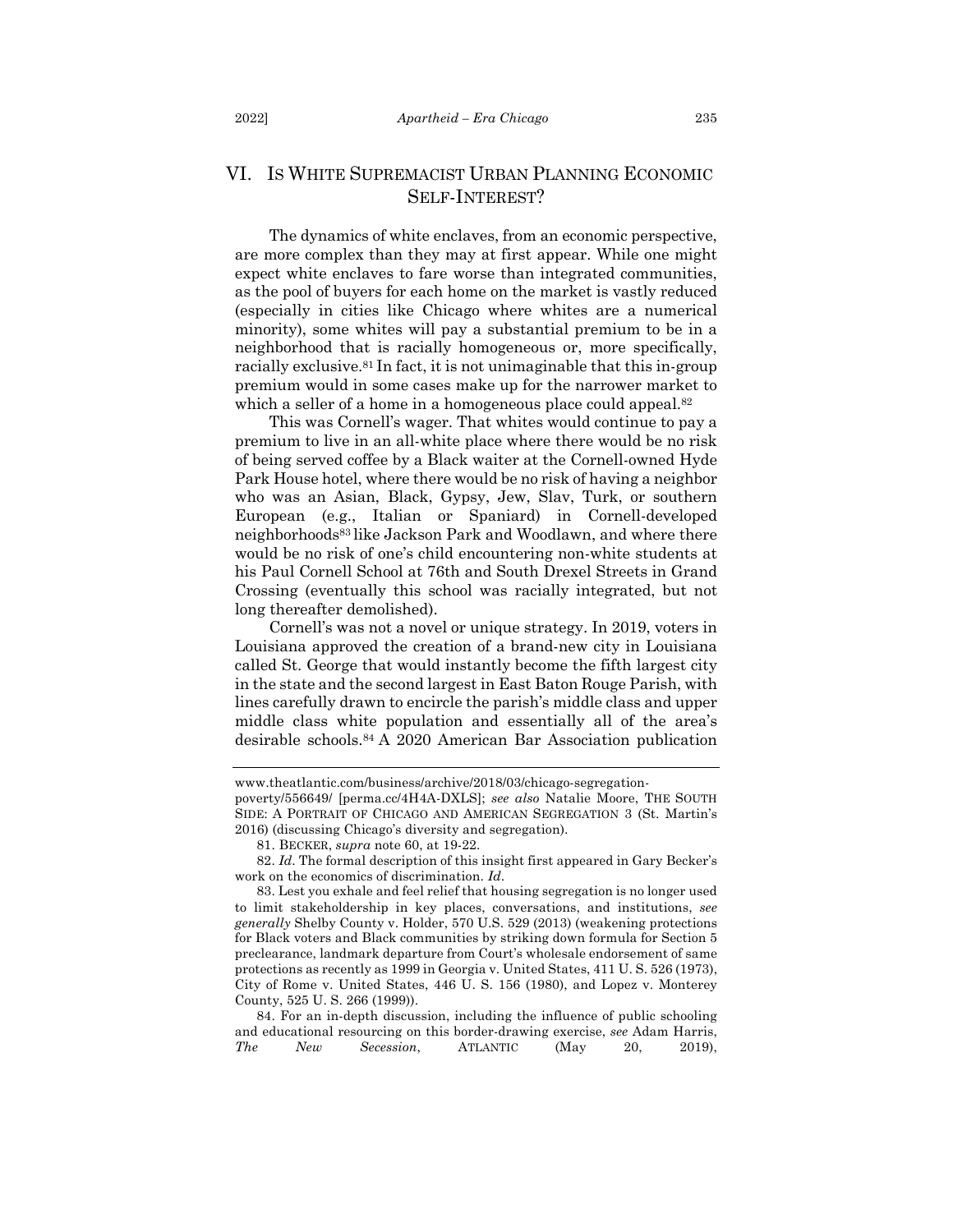described St. George's purpose as follows:

Now, the original motivation behind St. George's creation was to give wealthy, white parents an affordable alternative for primary and secondary education by taking their children and their tax dollars out of the predominantly black public school system and concentrating those resources into their own almost all-white enclave.85

This concept of partitioning land in a way that privatizes public dividends (like good public schools) and socializes public costs is a formula Cornell may not have discovered, but that he certainly refined. Where direct control was desirable, however, Cornell was willing to absorb the costs. Controlling agents authorized to use violence was one of these aspects, and the city was willing to allow Cornell's private garrison.<sup>86</sup> Though linked to downtown by the

86. The city explicitly allows a private police force to operate within Hyde Park and this police force is by far the largest armed group in the city aside from the Chicago Police Department. *See* 65 ILCS 5/11-1-1, et seq. (2013 and as amended); *see also* A. Kartik-Narayan, *The Fight Over Chicago's Largest Police Force*, SOUTH SIDE WEEKLY (Jul. 16 2018), www.southsideweekly.com/thefight-over-chicagos-largest-private-police-force-university-of-chicago-ucpd/ [perma.cc/DA7C-WNT7]. This privately-funded police force's jurisdiction was recently further extended thanks to Chicago's City Ordinance O2011-7316 (2011) (creating expanded jurisdiction

to all that area bounded as follows: beginning at the intersection of the centerline of East Oakwood Boulevard and the centerline of South Lake Shore Drive; thence west to the centerline of Lake Park Avenue; thence north to the centerline of East 37th Street; thence west to the centerline of South Cottage Grove Avenue; thence south to the centerline of East Pershing Road; thence west to the centerline of South Langley Avenue; thence south to the centerline of East Oakwood Boulevard; thence east to the centerline of South Cottage Grove Avenue; thence south to the centerline of East 44th Street; thence west to the centerline of South St. Lawrence Avenue; thence south to the centerline of East 45th Street; thence east to the centerline of South Cottage Grove Avenue; thence south to the centerline of South Payne Drive; thence south to the centerline of East 55th Street; thence east to the centerline of South Cottage Grove Avenue; thence south to the centerline of East 64th Street; thence west to the centerline of South Evans Avenue; thence south to the centerline of East 64th Street; thence east to the centerline of South Ellis Avenue; thence south to the centerline of East 65th Street; thence east to the centerline of South University Avenue; thence north to the centerline of East 64th Street; thence east to the centerline of South Stony Island Avenue; thence north to the centerline of East 61st Street; thence east to the centerline of South Lake Shore Drive; thence, north to the place of beginning.).

Pat Dowell, William Burns, Willie Cochran, *Acceptance of Indemnity and Hold Harmless Agreement with The University of Chicago*, OFFICE OF THE CHI.

www.theatlantic.com/education/archive/2019/05/resegregation-baton-rougepublic-schools/589381/ [perma.cc/MC6B-UDEK].

<sup>85.</sup> Nancy G. Abudu, *Following the Blueprint: How a New Generation of Segregationists is Advancing Racial Gerrymandering*, 45 AM. BAR ASSOC. HUMAN RIGHTS MAG. 7-8 (Feb. 9 2020). Ms. Abudu is the Deputy Legal Director of the Southern Poverty Law Center.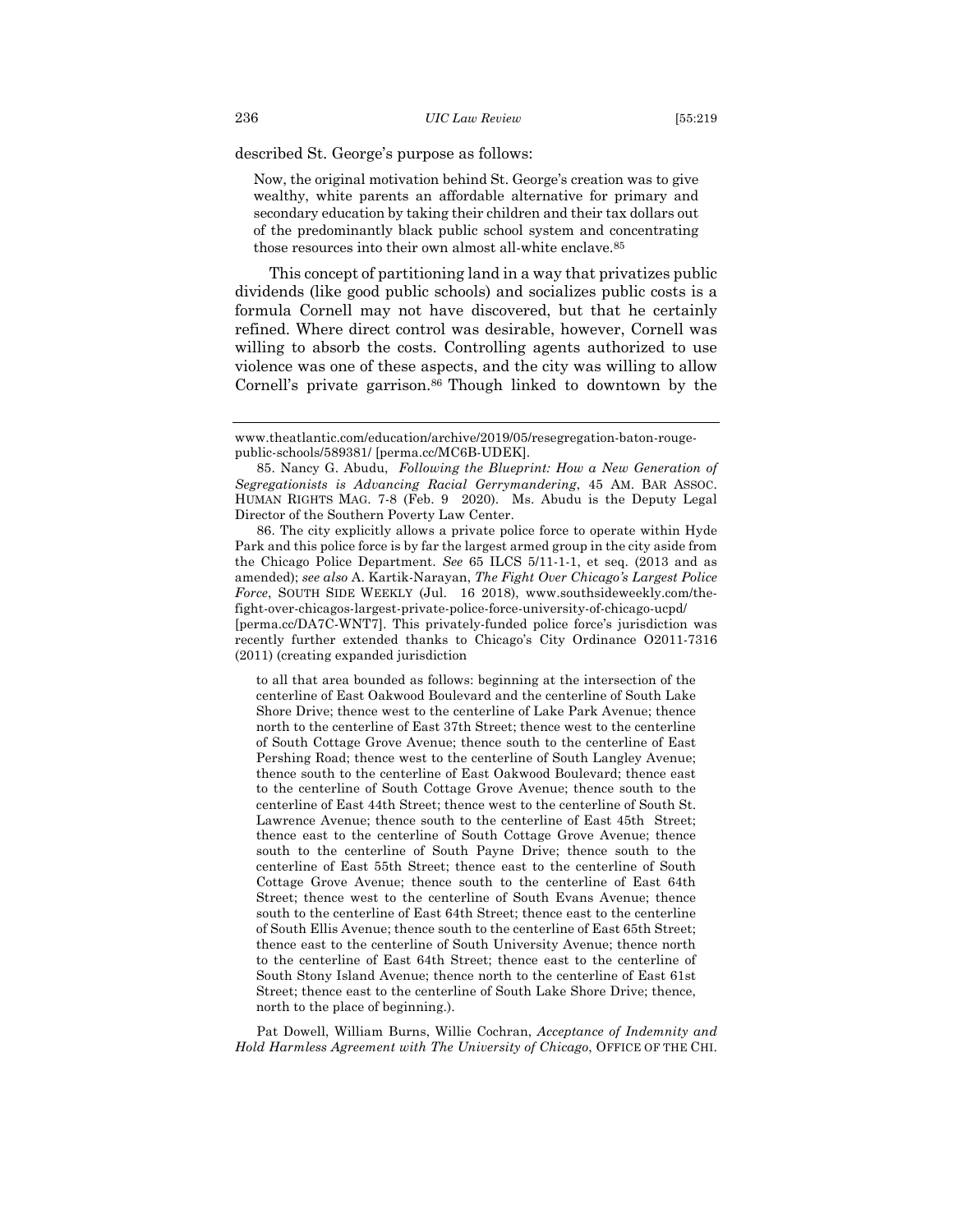Lake Shore and Michigan Southern Railway,<sup>87</sup> the then-tallestbuilding downtown88 is not visible from Hyde Park, raising concern as to whether the city would act to protect people and property on its frontier. The Hyde Park Township Police answered this call, a private police force controlled by Cornell. It was a powerful, military-like force, carrying then-cutting-edge weapons like the Winchester 1873, the highest-capacity cavalry rifle of the day.<sup>89</sup> The University of Chicago Police, the largest privately-controlled police force in the United States,90 traces its lineage to Cornell's Hyde Park Township Police.

With a private force at his disposal, Cornell no longer had to rely upon the Chicago Police and the mechanisms of structural apartheid. And the privatized police would no longer be subject to rules of criminal procedure or safeguards for the rights of the accused.91 A private police force, now hundreds of men and dozens of horses strong, would deliver violent reminders of the neighborhood's rules and intended racial composition. There would be no plurality of opinion about who was white and who was not, or what policing priorities topped the list; Cornell would decide

88. The Chicago Board of Trade Building.

89. *Mounted Hyde Park Township Police*, File for 5500-6500 S. Drexel Ave., Chicago History Museum Archives, Third Floor, Undated Photo (1890s) (two officers carrying Winchester 1873s, both also equipped with period sidearms).

90. *The University Must Disband Its Private Police Force*, UNIV. CHI. MAROON 1 (June 28, 2020); *see also* Alice Yin, *University of Chicago Students Call for Defunding, Abolishing School Police During Rally Outside University President's House*, CHI. TRIB. (Aug. 30, 2020), www.chicagotribune.com/news/breaking/ct-university-of-chicago-policedefund-abolish-protest-20200830-vrfsxflwljhbdovnu7ns5bmw2e-story.html

[perma.cc/YQ43-FSS2] ("I'm angry because the University of Chicago, you know, the one that loves buzzwords like diversity and inclusion, that puts Black kids on their postcards, is the same university that owns and operates one of the largest private police forces in the country[.]" – Madeline Wright, a University of Chicago student).

91. "[T]he action inhibited by the first section of the Fourteenth Amendment is only such action as may fairly be said to be that of the States. That Amendment erects no shield against merely private conduct, however discriminatory or wrongful." *Civil Rights Cases*, 109 U.S. 3, 7 (1883) (Bradley, J.).

CITY CLERK (Sept. 8 2011), www.d3qi0qp55mx5f5.cloudfront.net/safetysecurity/uploads/files/Chicago\_City\_Ordinance\_O2011-7316.pdf [perma.cc/89MH-4B59]).

<sup>87.</sup> Cornell and future mayor Roswell Mason were both investors in these extensions of rail service, Cornell by virtue of his ownership of land around the 53rd Street station (Cornell deeded sixty acres to the Illinois Central Railroad in exchange for the station being in the midst of parcels he owned) and Roswell Mason as then-Vice-President of the Illinois Central Railroad. The situation around the 53rd Street station is discussed in MAX GRINNELL, THE ENCYCLOPEDIA OF CHICAGO 404 (University of Chicago Press 1986). The relevant portion of Roswell Mason's professional biography is discussed in EDWIN OSCAR GALE, REMINISCENCES OF EARLY CHICAGO AND VICINITY 389 (Revel 1902).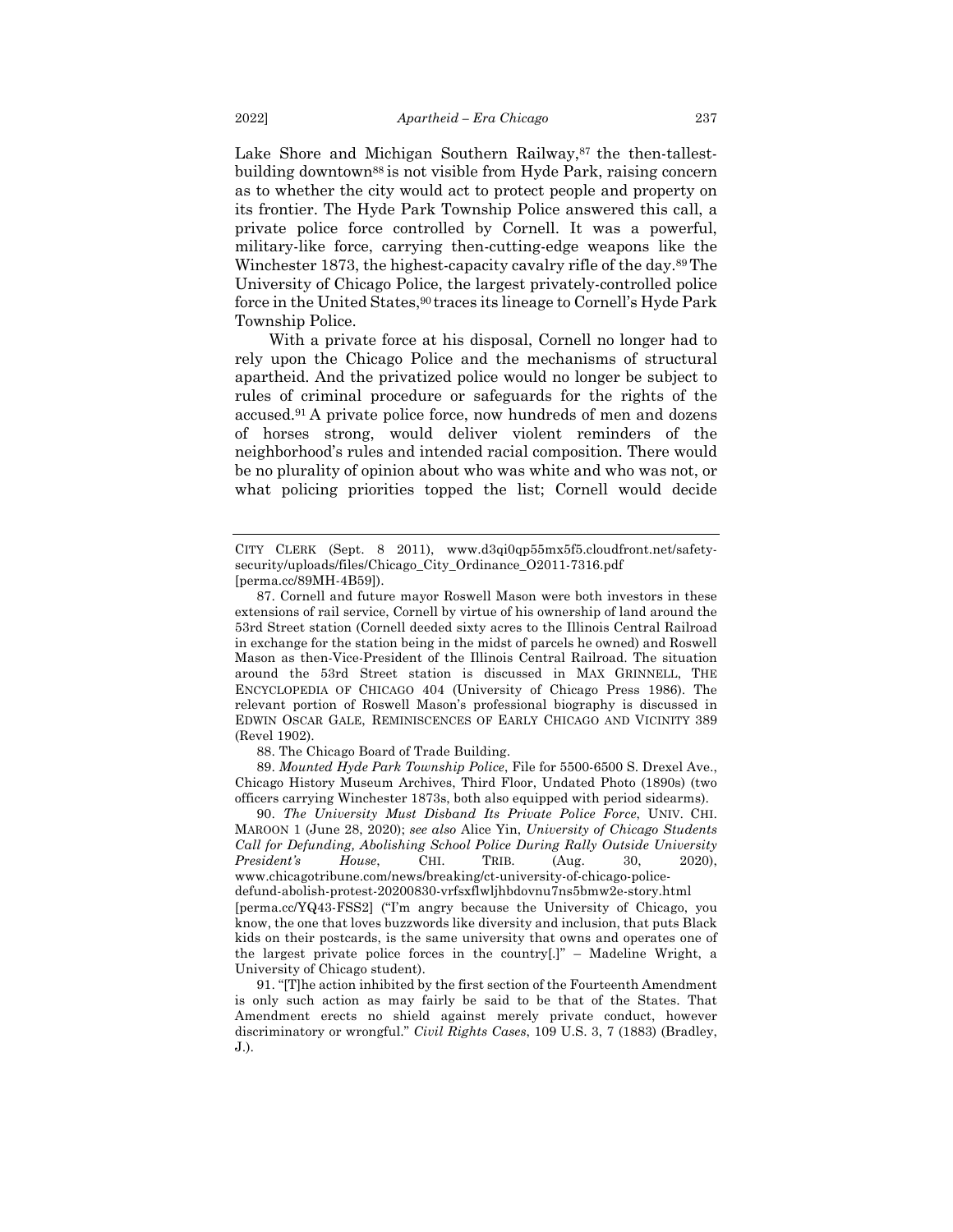directly and monarchically. And under this police, it would be a time of awful rule and *white* supremacy.92

By 1891, Cornell had little reason to regard City Hall as a superior power; while creating his own kingdom with its own rules, he'd become a multi-millionaire. The population of his once-small township more than quintupled from just over 15,000 residents in 1880 to 85,000 in 1889.93 Around this time, the University of Chicago was founded $94$  in the area; its campus is the center of the neighborhood today.

In 1890, Congress granted Chicago the right to host the World's Columbian Exposition, which brought hundreds of thousands of tourists from around the world to the neighborhood Cornell developed; of the 260 acres used for the Exposition, every acre was owned by Paul Cornell fifteen years earlier.95 Between 1890 and 1900, Chicago's population grew from one million people to 1.7 million.96 A portion of this immigration was composed of wealthy white people who could afford Cornell's premium offerings.<sup>97</sup>

Those who bought homes from Cornell were safely ensconced within their community, guarded by a private police force, able to conduct business and social affairs with no fear of accidental socialization across ethnic lines. Their children were free to wander in an all-white nirvana, moving freely between all-white neighborhoods, all-white Protestant churches, and all-white schools.

<sup>92.</sup> Allusion: "awful rule and *right* supremacy . . ." WILLIAM SHAKESPEARE, THE TAMING OF THE SHREW act 5, sc. 2.

<sup>93.</sup> Population statistics for Hyde Park Township. ANN D. KEATING, THE ENCYCLOPEDIA OF CHICAGO 405 (James Grossman ed., 2004).

<sup>94.</sup> The University of Chicago was founded in 1890. *A brief history of the University of Chicago*, U. CHICAGO NEWS OFFICE, wwwnews.uchicago.edu/resources/brief-history.html [perma.cc/MHJ8-KQT2] (last visited Feb. 27, 2022).

<sup>95.</sup> *See* General Deed dated 1879 and captioned "Land In et Near Washington Park" in File for Hyde Park Township, Historical Documents 1870- 90, Chicago History Museum Archives, Third Floor (1890s). Today, the entire area has twenty-foot setbacks from the front edge of the lot (rather than the standard Chicago setback from the parkway municipal easement), this was specified by Cornell in the deeds and still evident today across this entire area (with the exception of certain University of Chicago buildings). *See* ALFRED T. ANDREAS, HISTORY OF COOK COUNTY, ILLINOIS FROM THE EARLIEST PERIOD TO THE PRESENT TIME 531 (A.T. Andreas 1884) (discussing evolution of area as result of railroad service expansions south of Chicago).

<sup>96.</sup> *See generally* decennial census results for Chicago (combined tracts) 1880 and 1890, www.census.gov (seventy percent population increase in only ten years meant Chicago was among the fastest-growing cities in the world).

<sup>97.</sup> Millionaire George Kimbark bought land at 51st Street and Woodlawn; John Kennicot bought a variety of properties and built his family home at 48th and Dorchester and as Kennicot expanded his real estate holdings in the area, he would eventually rename the neighborhood Kenwood. JEAN BLOCK, HYDE PARK HOUSES: AN INFORMAL HISTORY, 1865-1910 at 6-8 (Univ. Chi. Press 1978).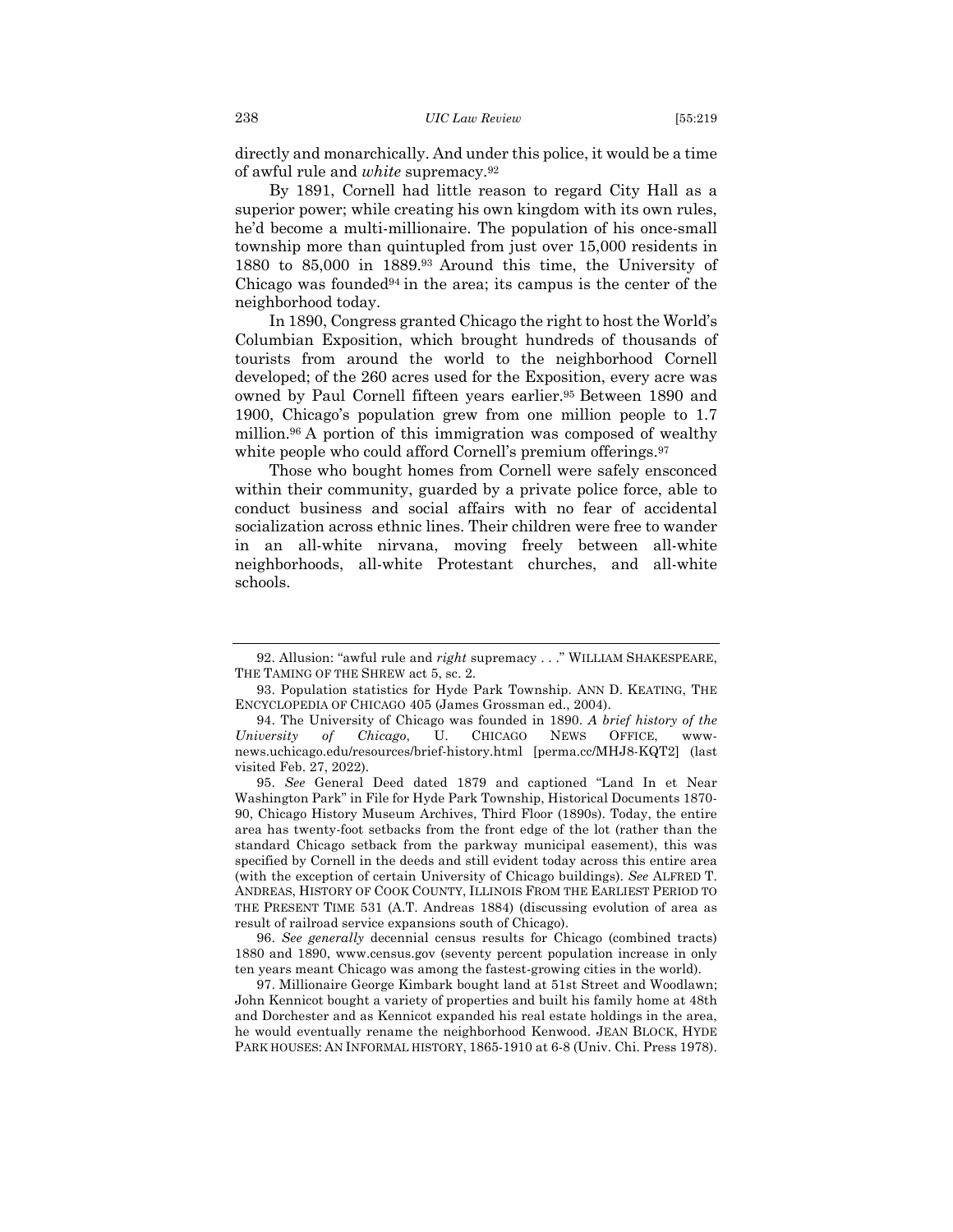#### VII. CORNELL'S PARTING SHOT

[The affected property shall not be] occupied by any person not of the Caucasian race, it being intended hereby to restrict the use of said property . . .

– Deed, vacant land between 61st and 62nd Streets in Chicago, Signed P. Cornell (1881)98

Late in Cornell's life, the covenants became more elaborate, more carefully-crafted, and more targeted toward specifically denying the possibility of Black homeownership–something Cornell had likely not foreseen as a possibility in earlier covenants focused on denying homeownership in these communities to Jews and the olive-skinned southern Europeans more likely to be Catholic (in particular, Italians).<sup>99</sup> A new set of covenants<sup>100</sup> added that there should be no "occupancy as owners or tenants of any portion of said property for resident or other purpose by people of the Negro or Mongolian Race," the same language the Supreme Court would scrutinize in Missouri in *Shelley v. Kraemer*.101 The covenant for

100. *See* Washington Park Covenant, Installed in Principal Deed 1901 (three years prior to Cornell's death) and amended in 1907 and 1927. The language litigated in *Hansberry* was recorded at the Cook County Register of Deeds on 1 February 1928, as Document #9914711 in Book 25525, Pages 5 to 31. Though this original appendix to the Decree issued by Judge George Bristow of the Cook County Circuit Court is not available digitally, it was presumably identical to the text that appears as an Abstract as part of the appellate record labeled "Abstract, Defendants in the Illinois Supreme Court" (April Term, A. D. 1939) in the then-pending appellate matter of *Anna M. Lee v. Carl A. Hansberry* (No. 25116); note in some modern search engines the modern designation "Ill.App.1st" is needed to find appellate materials from this jurisdiction.

101. Pattern deed language used from St. Louis north to Chicago, Milwaukee, and elsewhere through and including in the 1940s. Discussed in detail in contemporary opposition pamphleteering, including *Pamphlet by St. Louis Citizens Steering Committee: An Effort to Improve American Democracy by Ending Residential Restrictive Covenants*, NAACP (1940s) and retrospectively in A.H.B. SPEAR, BLACK CHICAGO: THE MAKING OF A NEGRO GHETTO, 1890-1920 (Univ. Chi. 1967). On battles generally involving this language and very similar language from pattern covenants, *see NAACP Group Set to Fight 'Race Zoning'*, CHI. DEFENDER 1 (June 26, 1937); for contemporary context to item immediately *supra see Restrictive Covenants Upheld by Committee*, CHI. DEFENDER (May 20, 1939). For more on how pattern deed language became popular, prevalent, and eventually ubiquitous in the upper Midwest by 1945-47, *see* W. Plotkin, *Hemmed In: The Struggle Against Racially Restrictive Covenants and Deed Restrictions in Post-WWII Chicago*, 94 J. ILL. STATE HIST. SOC. 39-69 (2001).

<sup>98.</sup> Deeds and Conveyances, 6100 S. Rhodes, Archive, Chicago History Museum (on file at with Author).

<sup>99.</sup> This would be in line with other covenants in the Midwest which were beginning to consider Black migration into mostly white neighborhoods as an equal, or even greater, threat than European southern and eastern Catholic immigration. *See* GONDA, supra note 33, at 92-5 (Univ. N.C. Press 2015) (discussing variety of groups affected); *see also* BROOKS, *supra* note 32, at 24-29 (discussing variety and evolution of language employed in covenants).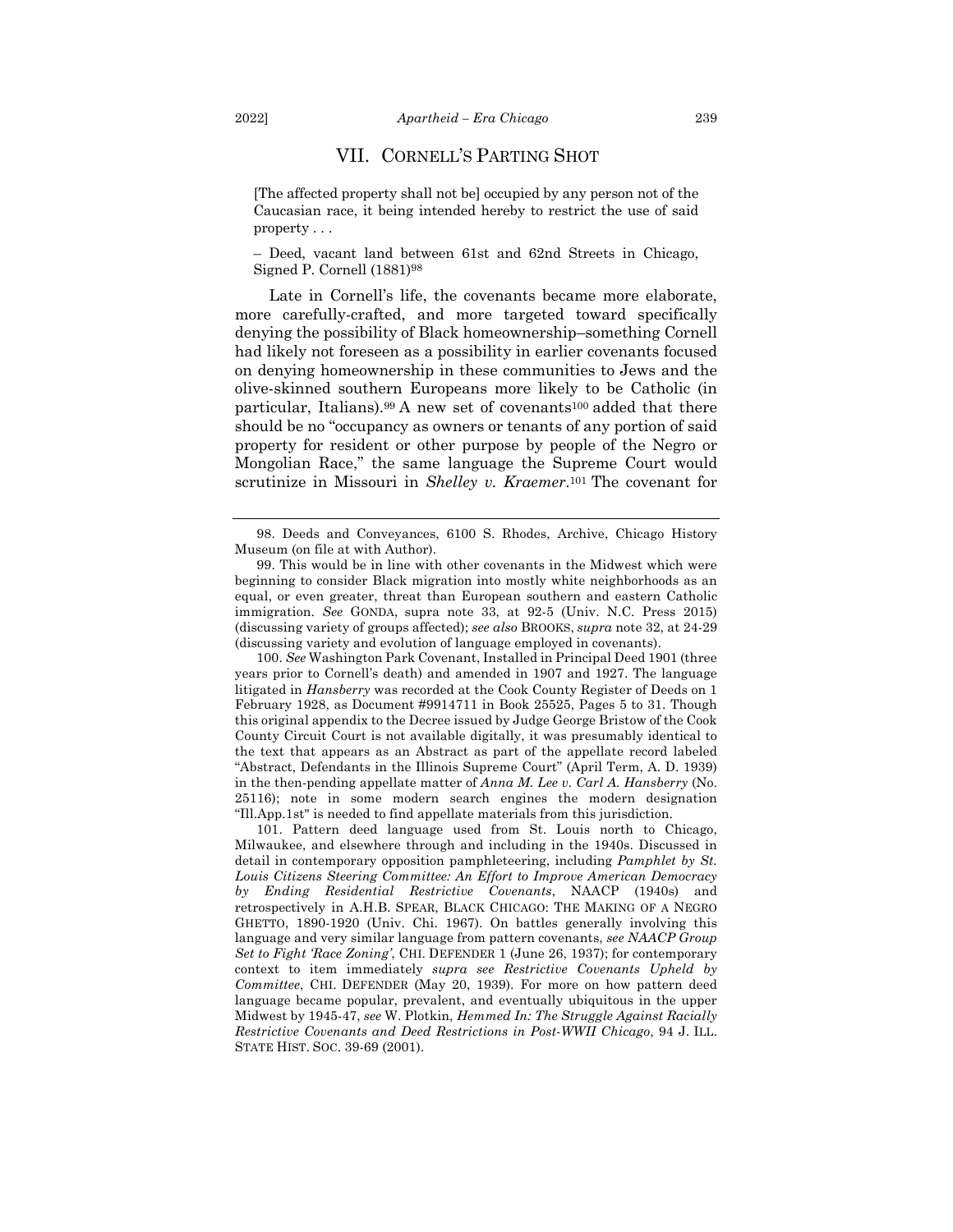Washington Park was rewritten during this period in this style, and this is the covenant the Supreme Court encounters in *Hansberry*.102

In describing the procedural posture in prelude to *Hansberry*, Justice Stone notes,

Respondents brought this suit in the Circuit Court of Cook County, Illinois, to enjoin the breach by petitioners of an agreement restricting the use of land within a described area of the City of Chicago, which was alleged to have been entered into by some five hundred of the landowners. The agreement stipulated that for a specified period no part of the land should be 'sold, leased to or permitted to be occupied by any person of the colored race . . . within the described area. <sup>103</sup>

As though in harmony, at the start of the *Shelley* opinion, Chief Justice Vinson begins by quoting the substantially similar covenant,

[T]he said property is hereby restricted to the use and occupancy for the term of Fifty (50) years from this date . . . and shall attach to the land as a condition precedent to the sale of the same, that hereafter no part of said property or any portion thereof shall be, for said term of Fifty-years, occupied by any person not of the Caucasian race, it being intended hereby to restrict the use of said property for said period of time against the occupancy as owners or tenants of any portion of said property for resident or other purpose by people of the Negro or Mongolian Race.104

To understand the scope of restriction these covenants created in total, one must understand how installation of these covenants by a few large landowners, including Cornell, meant little acreage in Chicago was available to minority residents during this period. A piece in The Chicago Defender in 1947105 one year prior to the decision in *Shelley v. Kraemer* noted,

Of a total of 155 square miles of area in Chicago, Negroes occupy 10 square miles while 40 square miles are restricted against them. Of the 105 square miles remaining, 70 are zoned for industrial, business, and manufacturing, leaving only 35 square miles where Negroes may live.106 It is unknown to what extent these 35 square miles are open

<sup>102.</sup> The covenant in *Hansberry* bears a restriction crafted during Cornell's life substantially similar to covenants found throughout deed histories in Hyde Park, Woodlawn, Bronzeville, Gresham, Chatham, Kenwood, Douglas, Englewood, Washington Park, Park Manor, South Shore, Grand Crossing, and other neighborhoods Cornell controlled.

<sup>103.</sup> *Hansberry*, 311 U.S. at 37.

<sup>104.</sup> *Shelley*, 334 U.S. at 4-5.

<sup>105.</sup> *Restrictive Covenant Time Bomb Threatens 3,000 Chicago Families*, CHI. DEFENDER 8 (Aug. 2, 1947) (on file with Author).

<sup>106.</sup> For further demographic and economic discussion of these ratios and patterns, *see generally* RICHARD MUTH, CITIES AND HOUSING: THE SPATIAL PATTERN OF URBAN RESIDENTIAL LAND USE 55-7 (Univ. Chi. Press 1969) (discussing interaction between residential zoning and other land uses); *see also generally* BECKER, *supra* note 60, at 24-5 (discussing how preferences may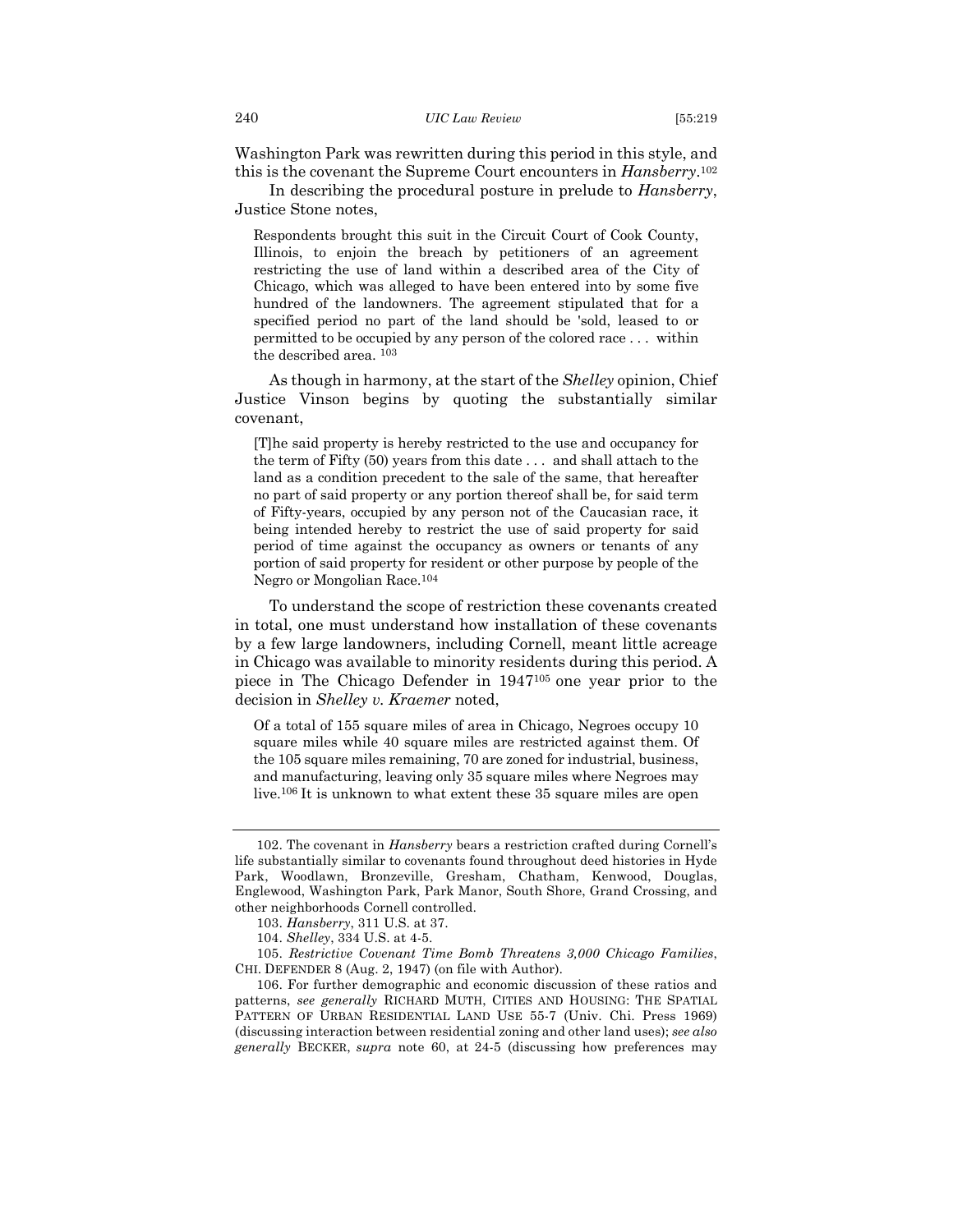to Negro occupancy.

Indeed, a lone covenant at issue in *Hansberry* covered an enormous territory, described by Justice Jones of the Illinois Supreme Court: "The property covered by the agreement consists of *approximately twenty-seven blocks* and parts of blocks between Sixtieth and Sixty-third streets, and between Cottage Grove and South Park avenues in Chicago." <sup>107</sup>

## VIII. WHAT SAYETH THE COURT?

[It's] bad enough that Perlman's name has to be there, to have one Jew's name on it. . .

– Then-United States Deputy Solicitor General on the authorship of the *Shelley* brief<sup>108</sup>

The Hansberry family, a Black family, bought a red brick home at 6140 S. Rhodes in Chicago in the neighborhood of Washington Park in 1937.<sup>109</sup> In *Hansberry v. Lee*,<sup>110</sup> the racially restrictive covenant authored by Cornell111 to control the racial makeup of the Washington Park neighborhood<sup>112</sup> in Chicago (which he owned and developed as a homogeneous community two generations prior) was challenged.113Local jurists114 had remarked as recently as 1928 that restrictive covenants protected Hyde Park from Blacks "like a

110. *Hansberry*, 311 U.S. at 37-8.

111. The lineage of deeds in *Hansberry* led back to the property's original deed, dated 1862, when Cornell would have been forty years old and the terminal titleholder to essentially all of Hyde Park and the surrounding area.

112. The Cornell language is easily recognizable and more restrictive than the MacChesney language used on Chicago's west side and in parts of what is today Pilsen (then a ghetto for German and southern European protestant immigrants, today a mostly-Catholic Spanglophone neighborhood). Nathan William MacChesney was an attorney and member of the Chicago Plan Commission. He drafted the model covenant favored by the Chicago Real Estate Board, called the "Standard Form Restrictive Covenant." Notably, it favored whites but did not enumerate the list of targeted non-white groups (Negroes, Mongols, Italians, Catholics, etc.) as Cornell's did.

113. *See* David Belden, *Urban Renewal and the Role of the University of Chicago in the Neighborhoods of Hyde Park and Kenwood* (2017) (Ph.D. Dissertation, Depaul University) www.via.library.depaul.edu/soe\_etd [perma.cc/5L9T-VSDX].

114. *Hyde Park Still In Danger Warns Judge Henry Lunt*, HYDE PARK HERALD 1 (Mar. 20 1928).

change distribution of persons even if no person is explicitly racist).

<sup>107.</sup> Lee v. Hansberry, 372 Ill. 369, 370-71 (Ill. 1939) (Jones, J.) (emphasis added).

<sup>108.</sup> Philip Elman & Norman Silber, *The Solicitor General's Office, Justice Frankfurter, and Civil Rights Litigation, 1946–1960: An Oral History*, 100 HARV. L. REV. 817, 819 (1987); *see also* GONDA, *supra* note 32, at 168 (explaining that "the four men responsible for crafting the brief were all Jewish . . . the final product, however, bore none of their names").

<sup>109.</sup> Lee v. Hansberry, 291 Ill. App. 517, 522 (1937) (on appeal from Circuit Court of Cook County).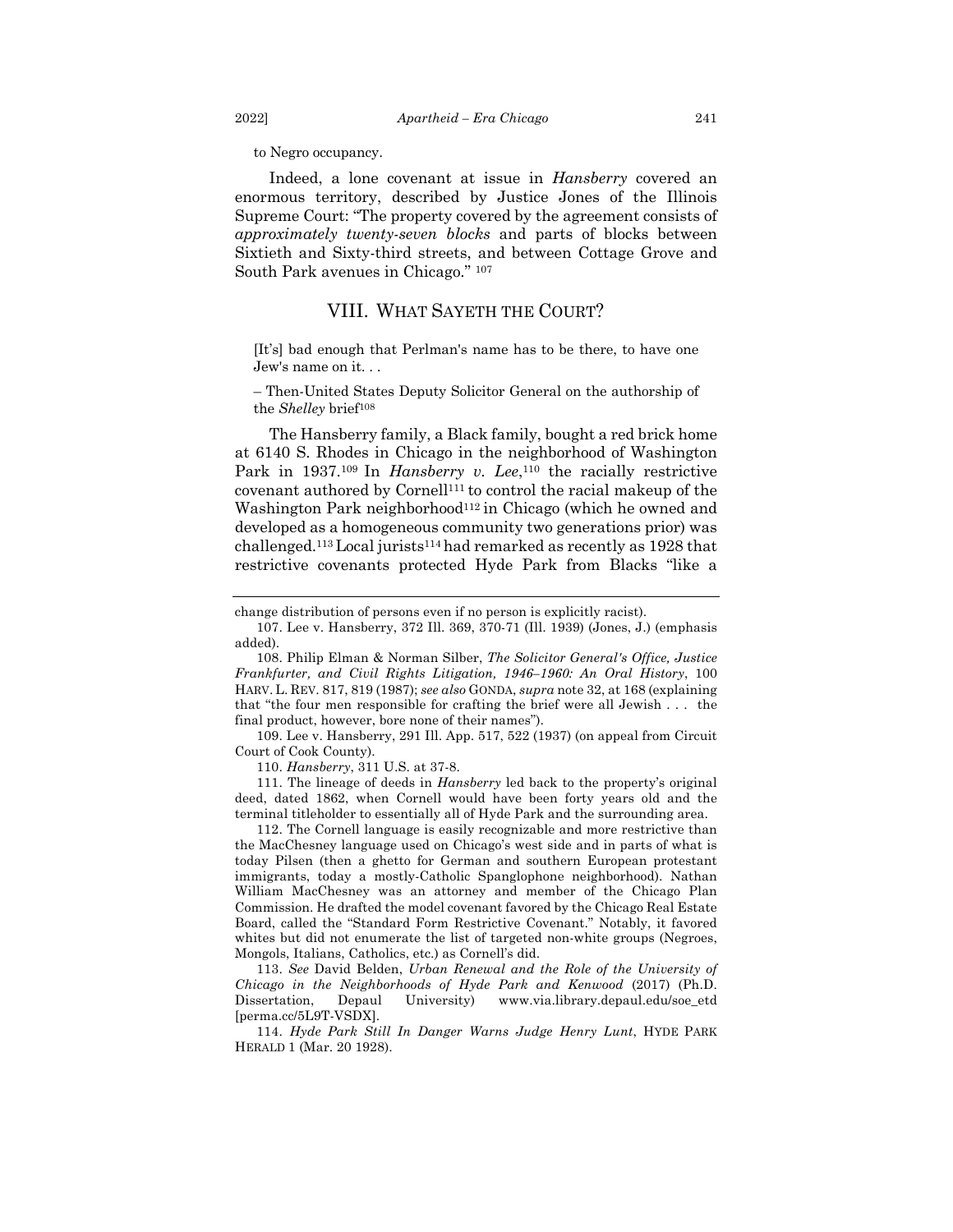marvelous delicately woven chain of armor" protecting "all the farflung communities of the South Side." James Cunningham, musing then as to who should be allowed to live and wander near the University of Chicago's campus, asked, "How do you tell desirable from undesirable115 Negroes?"116

The covenant was upheld.117 To force the plaintiff from the neighborhood and make any subsequent appellate activity moot, a white supremacist organization in a nearby neighborhood, euphemistically entitled the Kenwood Improvement Association, filed an injunction.118 The plaintiffs successfully obtained an order for the Hansberry family to vacate their home; the order sought was granted in Cook County Circuit Court<sup>119</sup> and upheld on appeal by the Illinois Supreme Court.120

A mere decade following Cornell's death, the midwestern legal soil supporting Cornell's covenants began to erode. In *Buchanan*,121 the Court agreed with Buchanan, a white plaintiff, that he should be allowed to sell his land to a Black man, reversing Kentucky's high court.122 Interestingly, Kentucky's law did not bar whites from selling to Blacks or bar Blacks from living at any particular address (as Cornell's covenants did) but rather forbade Blacks from buying houses on blocks that were not already majority-Black and forbade whites from buying houses on blocks that were not already majority-white.123 Justice Day did not explicitly agree that Warley,

117. For the language of a typical covenant in Chicago at that time, *see cf.*  Burke v. Kleiman, 277 Ill. App. 519, 522-31 (1934). Burke also provides a glimpse into the thinking of jurists of this era:

It seems that an agreement among white owners of real estate in a particular section of a city, whereby negroes are, for a period of years, to be excluded from the ownership and occupancy of property within the area included in the agreement, is not invalid, either as contravening the fifth, thirteenth or fourteenth amendments to the federal constitution or as being contrary to public policy.

*Id*. at 521 (Scanlan, J.).

118. For an explanation of these organizations and community associations, and the roles they played in influencing local politics and judicial proceedings, *see* HIRSCH *supra*, note 116, at 144.

119. *Anna M. Lee v. Carl A. Hansberry* and sometimes captioned *Anna M. Lee v. Carl A. Hansberry in re 6140 Rhodes Ave*., Cook County Circuit Court Case No. 37 C 6804 (County Chancery) (Bristow, J.), www.wbhsi.net/~wendyplotkin/DeedsWeb/bristow.html [perma.cc/UJE3-PTWP].

120. *Lee*, 372 Ill. at 370-72.

121. Buchanan v. Warley, 245 U.S. 60 (1917).

122. *Id*. at 61.

123. *Id*. at 70-73.The intent and mechanics of the statute are discussed in the opinion. *Id*.

<sup>115.</sup> Perhaps a not-so-subtle reference to race riots in Chicago. *See generally* CARL SANDBERG, THE CHICAGO RACE RIOTS 11-2 (Harcourt, Brace & Howe 1919).

<sup>116.</sup> James Cunningham's remarks at the Hyde Park Kenwood Community Conference, drawn from contemporary accounts. ARNOLD R. HIRSCH, MAKING THE SECOND GHETTO 170 (Univ. Chi. Press 1983).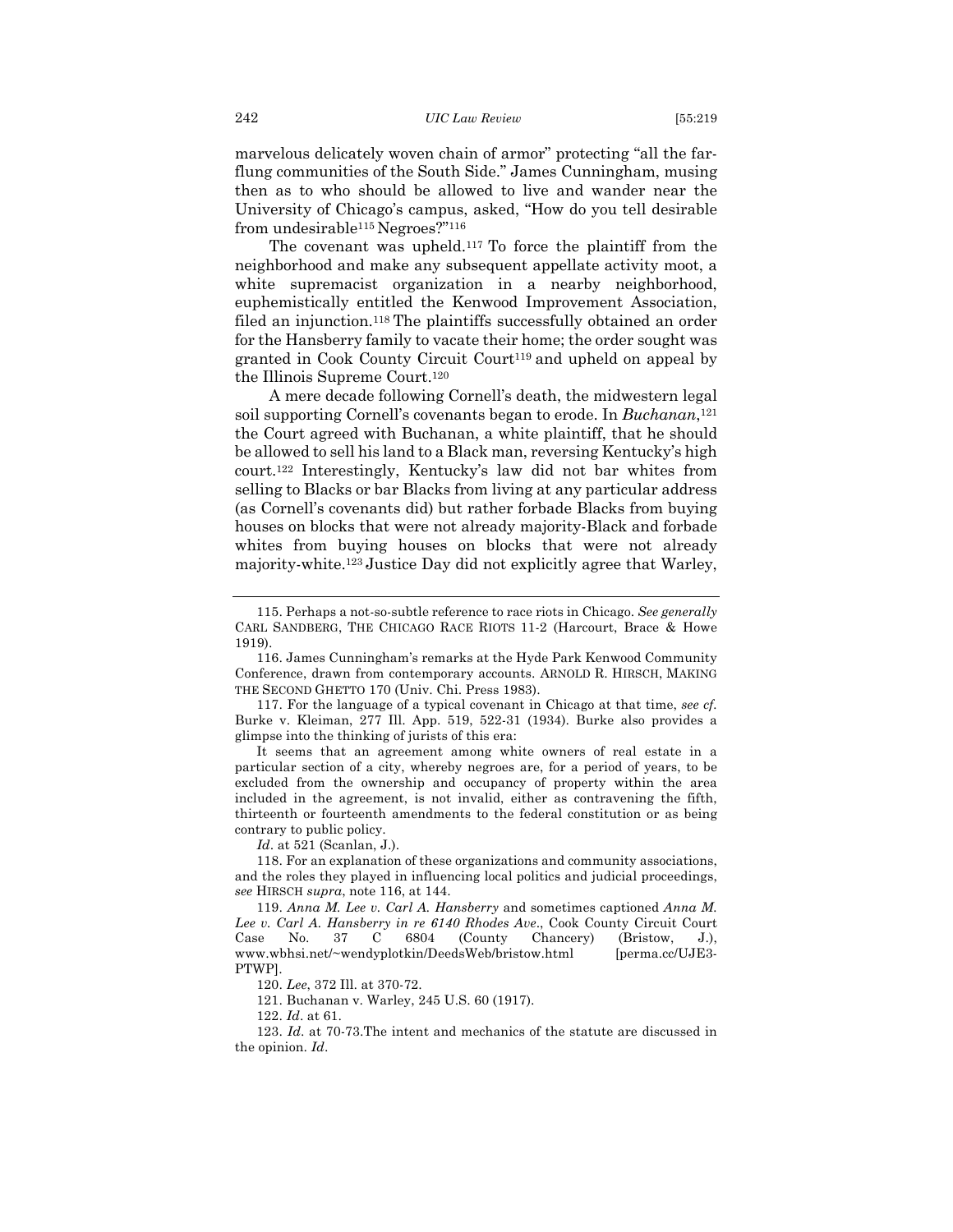the Black man in the case's caption, should be able to buy a home on a white block, but instead voiced concern that the Kentucky law interfered with Buchanan's freedom to dispose of his property as he saw fit.124

While being careful to draft an opinion around the curtilage of *Buchanan*'s prohibition on sweeping citywide statutes barring these transactions, the Court found something more compelling in the plight of white supremacist neighborhoods like those Cornell created.125 These were not cities, but localities within cities with their own norms, sensibilities, and preferences. In another unanimous decision, *Corrigan v. Buckley*<sup>126</sup> would endorse the rights of neighborhoods to enact racially restrictive covenants and allow the state to enforce these covenants. Here, the Court supported white supremacist covenants in a reasoning grounded in contract rather than in the Constitution.127 The neighborhood covenants allowing only whites were private contracts128 rather than municipal ordinances or state laws.129 Hence, they sat beyond the reach of the meddling of judges or damages conjured by courts rather than specified within these contracts' four corners.130

127. *Buchanan*,245 U.S. at 60-1.

128. The emphasis on the sanctity of contract is clear. For a variety of such contracts (and a look at ever-evolving attempts at contract language that would survive judicial review), *see* discussion in Wendy Plotkin, *Deeds of Mistrust: Race, Housing, and Restrictive Covenants in Chicago 1900-1953* (1999) (Ph.D. Dissertation, University of Illinois), www.wbhsi.net/~wendyplotkin/DeedsWeb/newberry.html [perma.cc/5CLV-J6GK].

129. *Buchanan*, 245 U.S. at 60. Notice the contract framework from the very start of the opinion in *Buchanan*: "A white owner who has made an otherwise valid and enforceable contract to convey such a lot to a colored person . . . ." *Id*. *See also* Kamp, *supra* note 28, at 485 (elaborating on mechanisms used by white communities to bar Black people and even mixed race descendants from inhabiting these neighborhoods: "The last clause was put in to avoid problems of proof in establishing one-eighth Negro blood.").

130. *See generally* Kamp, *supra* note 28 (discussing who is and is not a "party" procedurally in context of four corners of such agreements and seeking equitable relief on basis of same, "The covenants ran with the land and any

<sup>124.</sup> *See Buchanan*, 245 U.S. at 75 ("The question now presented makes it pertinent to enquire into the constitutional right of the white man to sell his property to a colored man," rather than the Black man's right to buy the white man's property) *see also id*. at 80 ("The effect of the ordinance under consideration was not merely to regulate a business or the like, but was to destroy the right of the individual to acquire, enjoy, and dispose of his property. Being of this character, it was void as being opposed to the due process clause of the constitution.").

<sup>125.</sup> *Buchanan*,245 U.S. at 60-1. the Court finds not that it is reprehensible to limit the ability of Black people to buy real estate but instead that it is concerning to limit the ability of white people to sell real estate. *Id*. While the result may be similar in this particular case, one would have endorsed the agency of a disempowered group while the other expresses concern for the financial freedoms of a group whose freedoms have been historicallyunblemished.*Id*.

<sup>126.</sup> Corrigan v. Buckley, 271 U.S. 323, 323-25 (1926).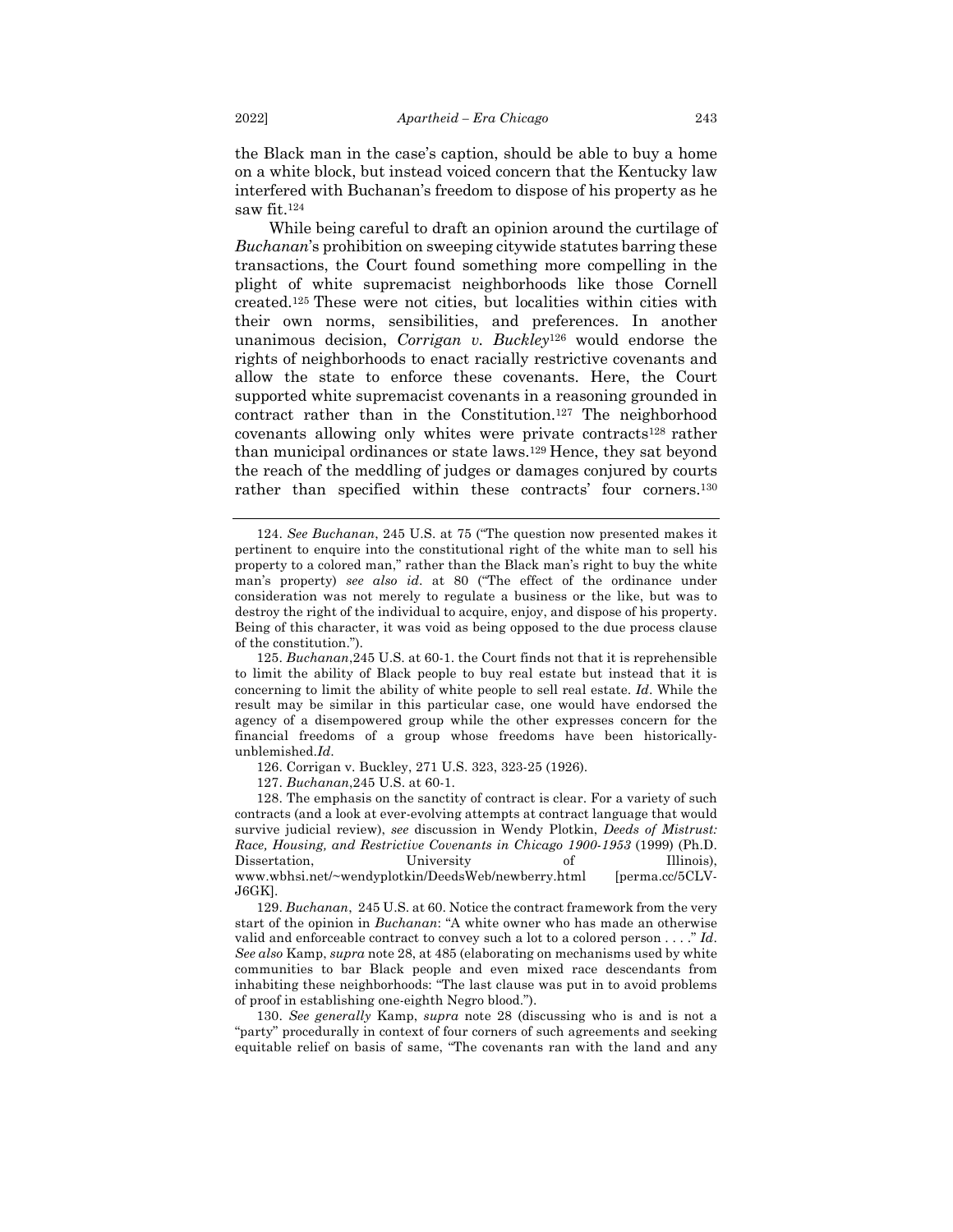Perhaps the assault on the citadel of privity was proceeding "apace" in 1931,131 but that citadel was still a secure haven in 1926.

The final nail in the coffin of Cornell's drafting would come up through the state courts of Missouri.132 The Supreme Court of Missouri would use the logic in *Corrigan* to find restrictive covenants private contracts free from judicial intervention and enforceable by the state.133The Black family bringing the action was barred from completing the closing on their new home in St. Louis134 due to a covenant clause similar to those Cornell installed in the waning years of his life: no "people of the Negro or Mongolian Race" could occupy the property, and to leave no doubt at all, separately and further stating it could not be "occupied by any person not of the Caucasian race."135 Chief Justice Vinson agreed with the lower court that the covenants were private matters of contract and that private parties could choose to abide by them, as in *Corrigan*, but deviated from earlier assertions that state action to enforce the covenants was without concern.136 Rather, Vinson wrote for a unanimous Court, this state action to enforce private bargains unacceptably involved the machinery of the state with these contracts.137

135. *Agreement Regarding Labadie Avenue between Taylor Avenue and Cora Avenue in the city of St. Louis*, recorded Monday, 27 Feb. 1911 in St. Louis County by its County Recorder and quoted in pertinent part at *Shelley*, 334 U.S. at 4-5, 10 ("occupied by any person not of the Caucasian race, it being intended hereby to restrict the use of said property . . . against the occupancy as owners or tenants of any portion of said property for resident or other purpose by people of the Negro or Mongolian Race").

136. Put simply, private arrangements excluding or discriminating against persons of a group from the use of privately owned real estate do not *per se* violate the Fourteenth Amendment but state action to enforce these arrangements violates the Equal Protection Clause of the Fourteenth Amendment.

137. *Shelley*, 334 U.S. at 15 (citing Twining v. New Jersey, 211 U. S. 78, 90- 91 (1908) and Brinkerhoff-Faris Trust & Savings Co. v. Hill, 281 U. S. 673, 680 (1930), (illustrating a comprehensive definition of state action)); *see Shelley*, 334

party could enforce them in equity . . . "Parties" included anyone who signed a covenant covering the same area[.]").

<sup>131.</sup> An allusion to Cardozo. *See* Ultramares Corp. v. Touche, 174 N.E. 441, 445 (N.Y. 1931) (Cardozo arguing the dismantling of the traditional citadel of privity was proceeding "apace").

<sup>132.</sup> Kraemer v. Shelley, 355 Mo. 814 (Mo. 1947) (en banc).

<sup>133.</sup> *Id.* at 817.

<sup>134.</sup> For context on the state of play preceding the dispute: "In 1911 some of the owners of the property fronting on both sides of Labadie Avenue in the double blocks between Taylor Avenue on the east and Cora Avenue on the west in the city of St. Louis signed the restrictive agreement set out below. Thirty out of a total of thirty-nine owners signed the agreement. Of the nine owners who did not sign, five were negroes. Negroes had occupied one parcel since 1882. The entire district comprised fifty-seven parcels divided into sixty-one lots. The thirty parties who signed the agreement owned forty-seven parcels or fortyeight lots having a total frontage of 1245 feet. [and so on in greater detail  $\dots$  ]" *Id.* at 819 (Douglas, J., dissenting).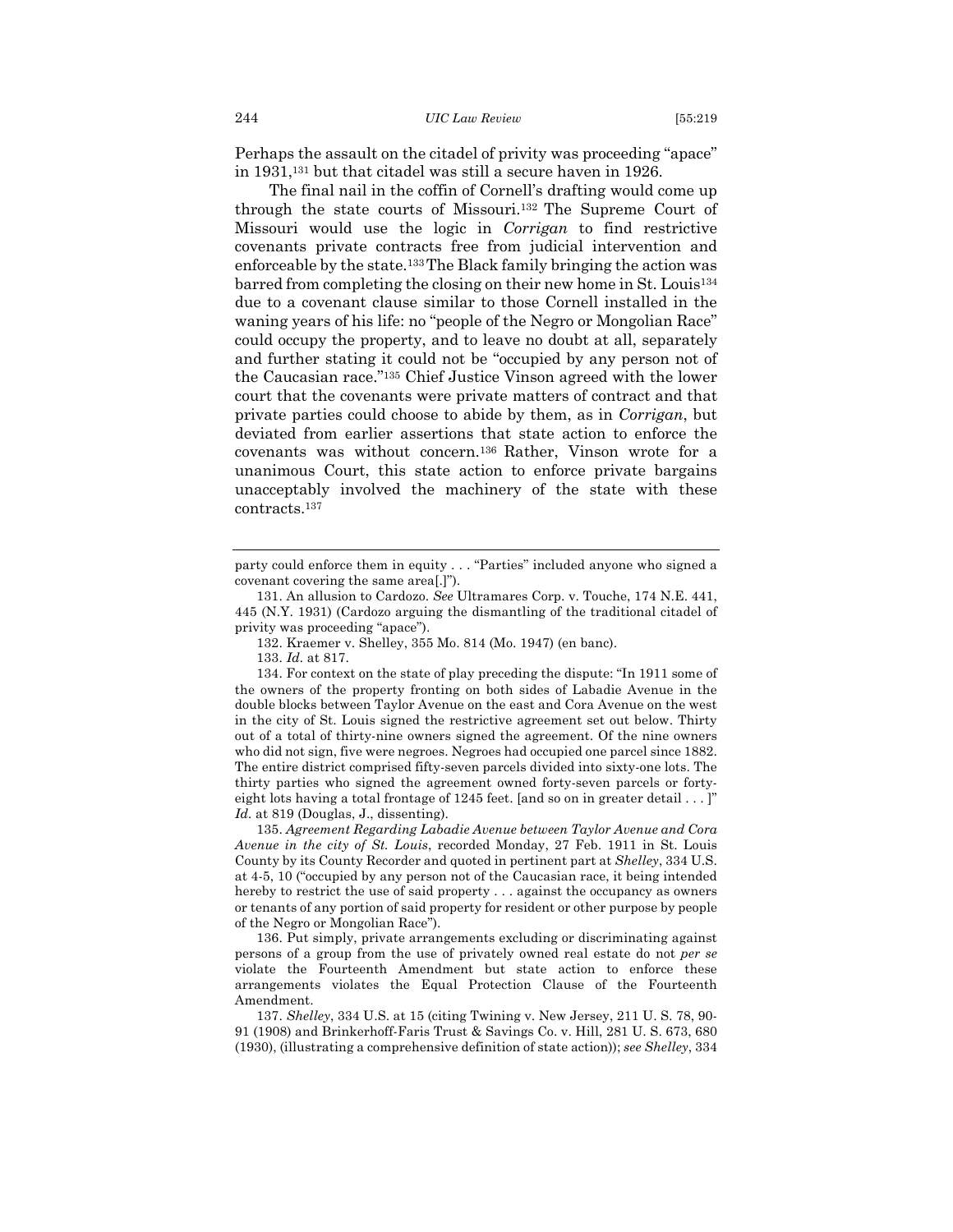To emphasize that the Equal Protection Clause of the Fourteenth Amendment protects people from state action whether that action finds its footing in the verbiage of statutes or in the actions of officials, Vinson elaborates, "state action in violation of the Amendment's provisions is equally repugnant to the constitutional commands whether directed by state statute or taken by a judicial official in the absence of statute."138

Though not discussed in the opinion, the contrast in advocacy and advocates must have been stark. Philip Perlman, the U.S. Solicitor General, had previously worked in 1925 to support the segregation of Baltimore as that municipality's City Solicitor.139 Meanwhile, the Shelleys and McGhees, the plaintiffs-appellants and Black aspiring homeowners, were represented by a 1940s dream team140 of three Black attorneys: George L. Vaughn (representing J.D. Shelley), Thurgood Marshall, and Loren Miller (the latter two both representing the McGhee family). Miller had recently won a series of cases<sup>141</sup> involving real estate disputes between people of different races,<sup>142</sup> inspired by his experience encountering the state-of-the-art restrictive covenants then in use

139. *See* Power, G., Meade v. Dennistone*: The NAACP's Test Case to Sue Jim Crow Out of Maryland with the Fourteenth Amendment*, 63 MARYLAND L. REV. 773, 775-8 (2004) (in this matter, Perlman represented residents of an allwhite block bringing suit to enforce a community plenary covenant and prevent a local Black pastor from purchasing a home on the block).

140. For those interested in these advocates and this period in Black American appellate advocacy, the Author highly recommends LOREN MILLER, THE PETITIONERS: THE STORY OF THE SUPREME COURT OF THE UNITED STATES AND THE NEGRO (Pantheon Books 1967).

141. Sadly, the only one perhaps known to law students I've taught was McGhee v. Sipes, 316 Mich. 614 (Mich. 1947), which many legal scholars see as a "test run" for *Shelley v. Kraemer*. *McGhee*, a case arising from Wayne County in Michigan, involved two unusual complexities: it featured an unusual mixed covenant forbidding certain residential and commercial uses ("Said lot shall not be occupied by a colored person, nor for the purposes of doing a liquor business thereon.") and the heritage of the people in question was in doubt (the trial court relied on Sipes's impression of the McGhees: "that defendants, Orsel McGhee and Minnie S. McGhee, his wife, are not of the Caucasian race but are of the colored or Negro race." *Id.* at 621).

142. Miller would quote Sir Edward Coke on the special role of residential real estate when writing his history of the Supreme Court: "The home of every one is to him as his castle and fortress, as well for his defense against injury and violence as repose." MILLER, *supra* note 140, at 246. Miller writes, of equal protection implications in these cases: "In truth, our increasingly complex urban society has progressively involved the state in a myriad of activities that were once matters of purely private concern. The distinction between 'private' and 'state' action has worn so thin that it is sometimes said that what the state tolerates, the state commands." *Id.* at 329.

U.S. at 15 ("giving specific recognition to the fact that judicial action is to be regarded as action of the State for the purposes of the Fourteenth Amendment . . .").

<sup>138.</sup> *Shelley*, 334 U.S. at 16 (citing Strauder v. West Virginia, 100 U. S. 303, 305-06 (1880) (invalidating, for Equal Protection concern, state statute restricting jury service as privilege only available to white men)).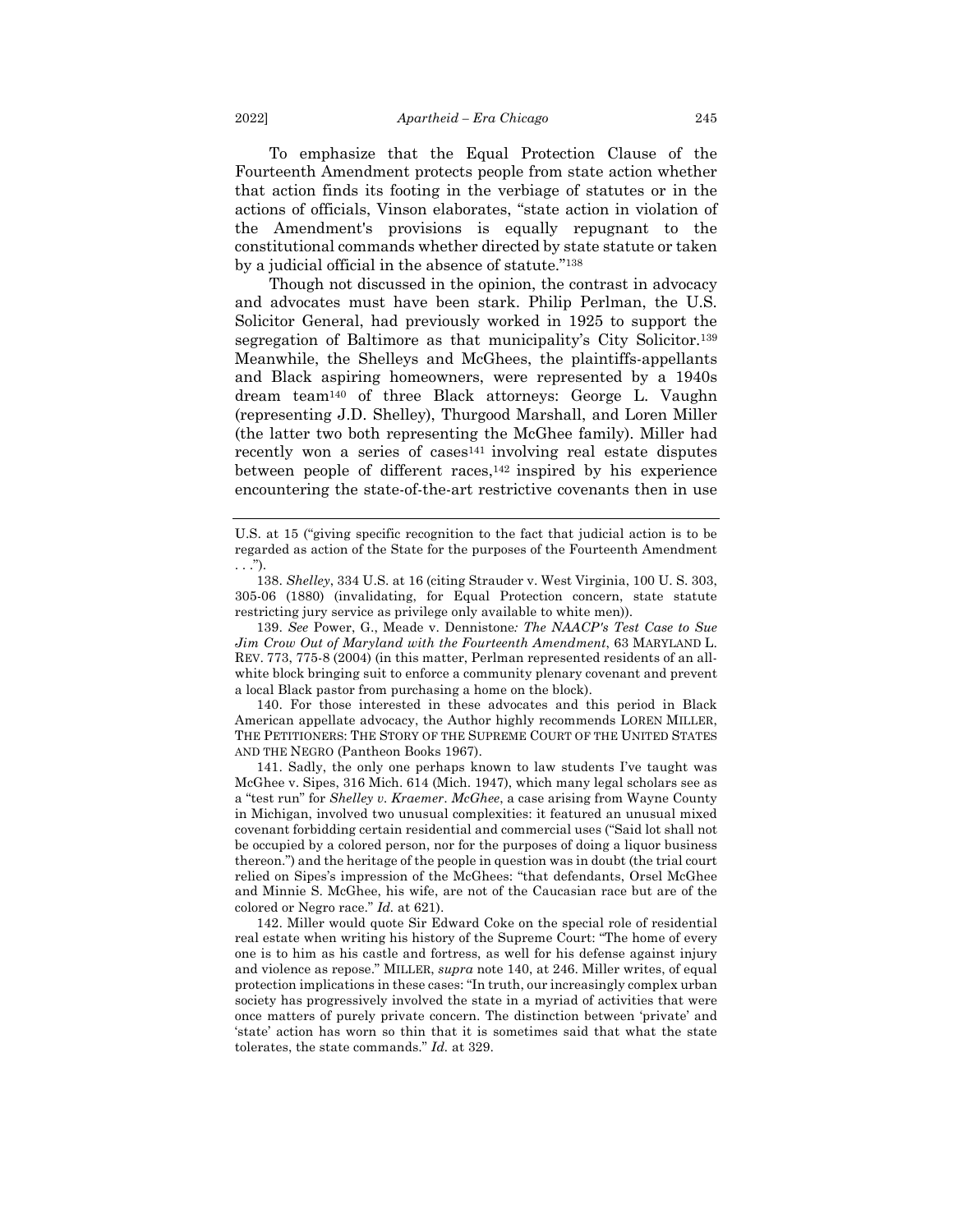#### 246 *UIC Law Review* [55:219

in his hometown of Los Angeles.143He would go on to another victory after *Shelley*, winning a decision in *Barrows v. Jackson*,144 grinding the last remaining sharp edge off the restrictive covenant language– there, that a violating buyer or seller might be subject to suit for civil damages.

### IX. CORNELL'S LEGACY: WHAT HATH PAUL WROUGHT?

Today, Paul Cornell continues to be celebrated as the creator of four important parks near the lakeshore of Chicago's south side: Jackson Park, (George) Washington Park, (Harold) Washington Park, and the Midway Plaisance on the University of Chicago's campus. The Hyde Park Historical Society recognizes good deeds in the community by distributing Paul Cornell Awards. Cornell Avenue shoots south from 48th Street in Chicago, eventually becoming Cornell Drive when it reaches the Jackson Park neighborhood. Paul Cornell Elementary School at the corner of 76th Street and Drexel was among the last Chicago Public Schools sites to racially integrate and was demolished amidst the "white flight" of the 1970s.145

Cornell's investment strategy, transforming a swampy lakeshore area into an all-white resort-like area, was only possible because integral white supremacy required and endorsed such a plan, a plan that only made sense to a sealed system of white investors, white buyers, and white residents. The tools of structural apartheid first protected the boundaries of the area; city government provided a threat to non-whites in the form of Chicago police and, later, as Cornell's fortune bloomed, Cornell's private police force provided the threat of violence at the perimeter. Those able to live in this ostensibly safer, nicer, cleaner area were able to

<sup>143.</sup> Southern California, Miller wrote, "has produced racial restrictive covenants far superior, if that is the word, to the ordinary run-of-mine racial restrictive covenant . . . .none could dwell but blond-haired, blue-eyed Aryans, certified 99.44 [percent] pure . . . all of them five feet 10 7/8" tall, addicts of Little Orphan Annie."

<sup>144.</sup> Barrows v. Jackson, 346 U.S. 249 (1953) (covenant specifying only white occupants is barred by Fourteenth Amendment).

<sup>145</sup>*. See* Ryan Goodwin, *Hyde Park Historical Society Honors Members of the UChicago Community at Awards Dinner*, UNIV. CHI. NEWS (Mar. 4 2016), www.news.uchicago.edu/story/hyde-park-historical-society-honors-membersuchicago-community-awards-dinner [perma.cc/526Z-LWYE]. For discussion of the dynamics surrounding segregation, employment, and opportunity for Black people in Chicago during the "white flight" period and the years immediately prior, *compare* John Kain, *Housing Segregation, Negro Employment, and Metropolitan Decentralization*, 82 Q. J. ECON. 175-97 (1968) *with* Paul Offner & Daniel H. Saks, *A Note on John Kain's "Housing Segregation, Negro Employment, and Metropolitan Decentralization"*, 85 Q. J. ECON. 147-60 (1971). *See also* William H. Frey, *Central City White Flight: Racial and Nonracial Causes*, 44 AM. SOC. REV. 425-48 (1979) (contemporaneous description of white flight phenomenon written in 1978).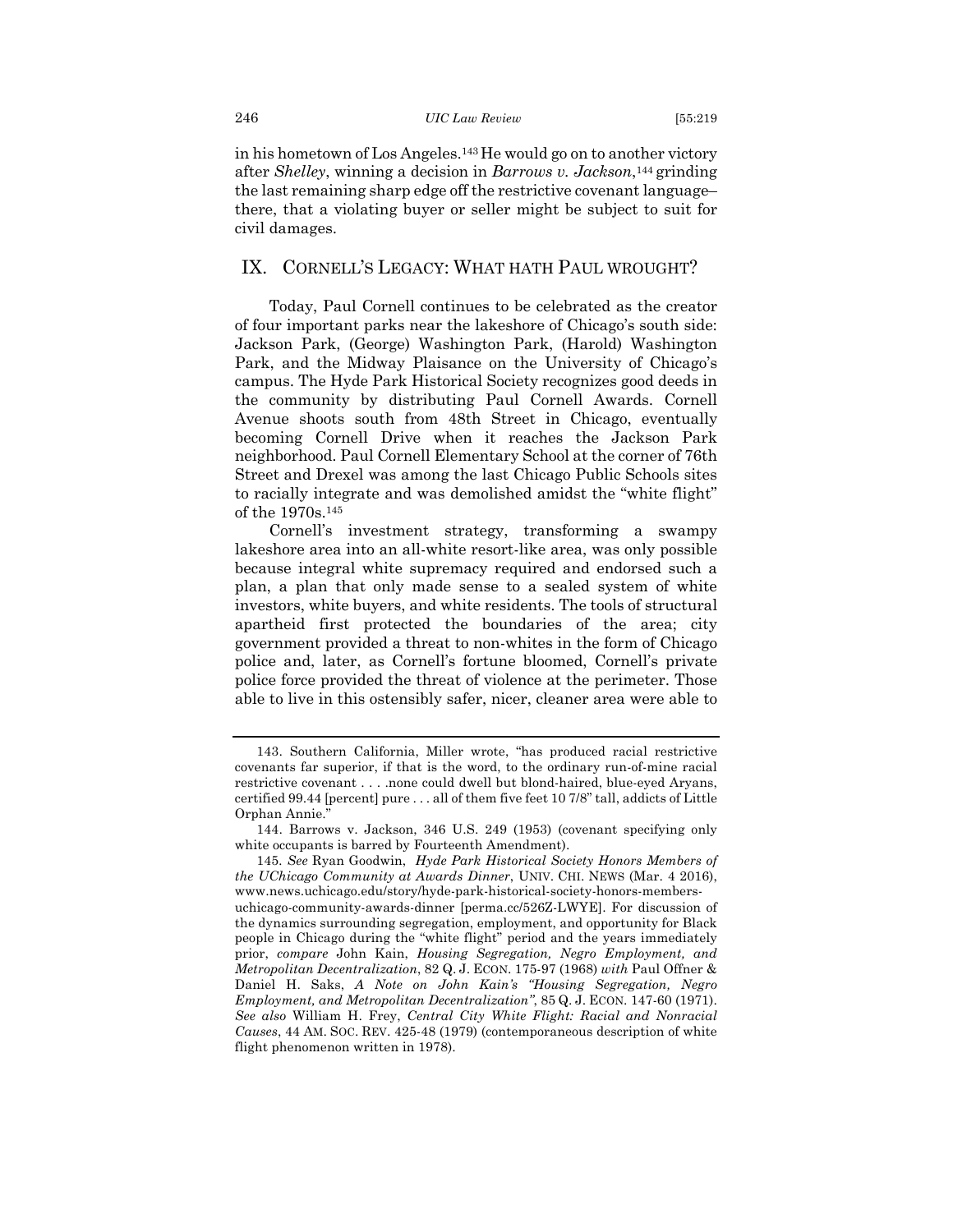do so because of structural arbitrary advantages—including intergenerational wealth and current-generation employment opportunities—given to them because of their race, class, and religion rather than because of their intelligence, hard work, or merit. The area's interior was defined by privatized urban planning designed to ensure continuity of outcome regardless of process.

And rather than adjust the model of such a community to be more inclusive and more modern, Cornell and his successors instead adjusted the legal language and policing posture protecting the community to be more xenophobic and antagonistic.

In 2021, the neighborhoods situated on land developed by Cornell are overwhelmingly Black. Grand Crossing, the neighborhood in which Cornell's eponymous elementary school sat, is 96.2 percent Black as of 2015.146 Parkway Gardens, built on land once owned by Cornell, is where Michelle Obama grew up.147 The planned Barack Obama Presidential Center is to be built at a location in Jackson Park148 less than a mile from a forty-nine-foottall monument under which Confederate soldiers' corpses were reburied in Cornell's Oak Woods Cemetery; atop the monument's pillar stands alone grieving Confederate soldier149 with a fourthstory view of the more-than-95-percent-Black community surrounding the cemetery.<sup>150</sup> In the foreground of his vantage are the graves of Mayor Harold Washington and Ida B. Wells.151 Mayor Washington is buried in the area where the Confederate monument was dedicated with speeches and music.152 Former Confederate

<sup>146.</sup> *Community Demographic Snapshot: Greater Grand Crossing*, CHICAGO METROPOLITAN AGENCY FOR PLANNING (Sept. 6, 2015), www.cmap.illinois.gov/documents/10180/126764/Greater+Grand+Crossing.pdf [perma.cc/NNJ4-N6UN].

<sup>147.</sup> MICHELLE OBAMA, BECOMING 5, 36, 39 (Crown 2021).

<sup>148.</sup> A. Yin, *Barack and Michelle Obama will attend presidential center groundbreaking in Chicago's Jackson Park Tuesday*, CHI. TRIB.(Sep. 24 2021) www.chicagotribune.com/news/breaking/ct-barack-obama-presidential-centergroundbreaking-chicago-20210924-qng2tiia6vd6jl6xgic5j36giq-story.html [] (describing site and beginning of construction at same).

<sup>149.</sup> The soldier does not represent any particular person, but was meant as a general symbol of southern bravery and honor and approved by the five presidents of the Ex-Confederate Association of Chicago, which approved the sculpture. The only known surviving photograph of the five men together resides in the care of the Chicago History Museum. *Five Presidents of the ECAC*, Chicago History Museum, www.chicagohistory.org/wpcontent/uploads/2018/04/IMG\_4548.jpg [perma.cc/32HS-9898] (last visited Feb. 25, 2022).

<sup>150.</sup> CHICAGO METROPOLITAN AGENCY FOR PLANNING REPORT, *supra* note 146.

<sup>151.</sup> Washington Family Marker, white granite, engraved "Mayor Harold Washington, 1922-1987, He Loved Chicago." Barnett Grave Marker, white granite, engraved "Ida B. Wells & Ferdinand L. Barnett, Crusaders For Justice." Both buried just off the pavement in Section 7/7a of Oak Woods Cemetery.

<sup>152.</sup> *The Confederate Monument, dedicated at Oakwood Cemetary, 1895*,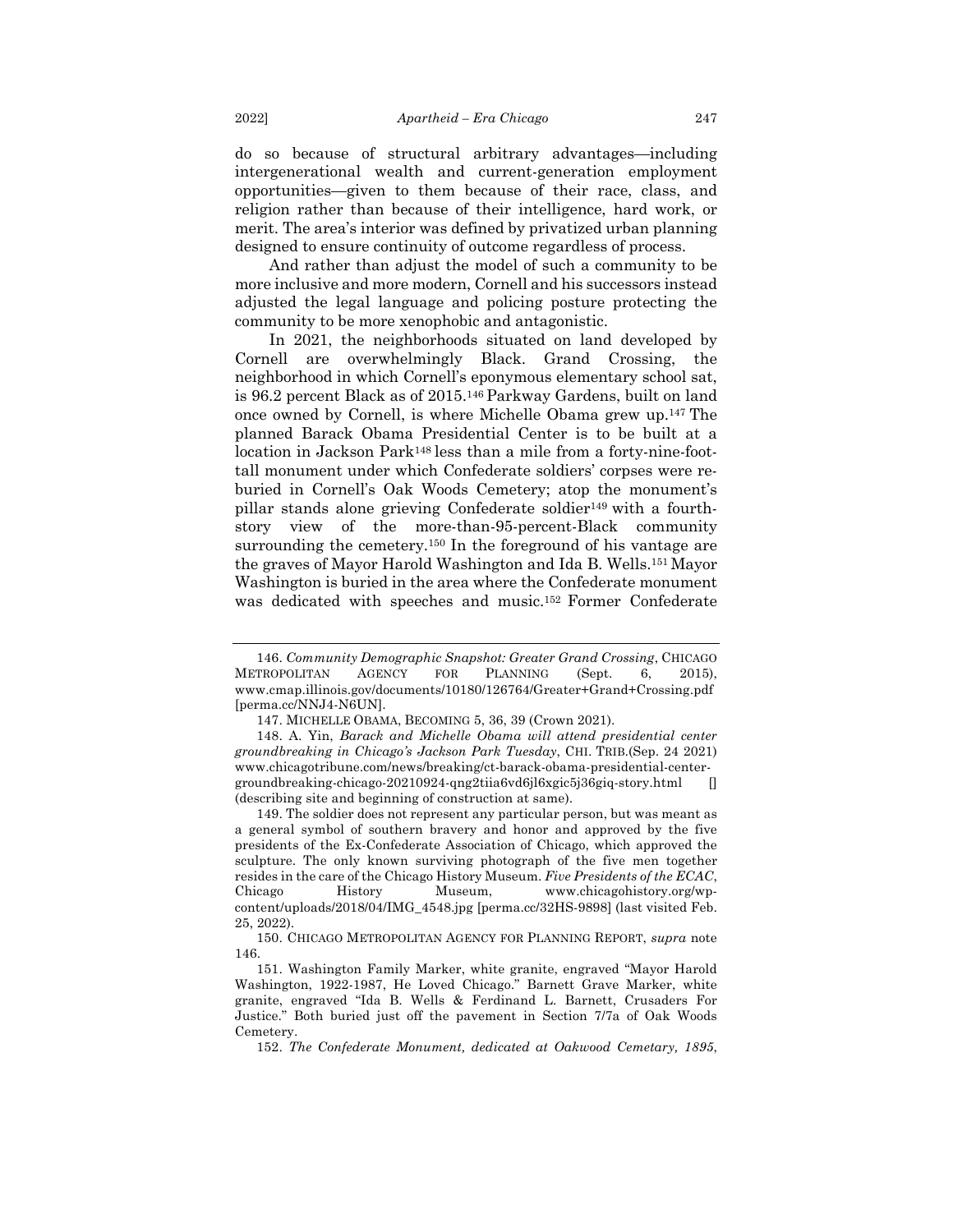General John Brown Gordon delivered the first remarks at the dedication; Gordon would soon thereafter become a "Grand Dragon" leading the Ku Klux Klan in the state of Georgia, then a U.S. Senator representing that state, and ultimately Governor of Georgia.153

In the final decades (1984-1904) of Cornell's life, he lived in the penthouse of 1511 Hyde Park Boulevard,154 a property which had access to an uninterrupted stretch of lakefront and beach,155 as Lake Shore Drive would not be constructed for another two generations. There, he died of pneumonia,156 perhaps an early victim of the 1904-05 global influenza epidemic.157 His entire estate was left in trust to provide income to his widow, Helen G. Cornell, and three children, John E., Paul Jr., and Helen, as children George and Lizzie158 predeceased him. In the event all were dead at the expiration of the fifty-year trust, Cornell instructed that a hospital be erected in Hyde Park with the remaining funds.159 Whether due to mismanagement of investments or spendthrift children it is unknown, but no hospital was built upon the trust's expiration.

Contemporary white people on the south side benefit from Cornell's white supremacy; any intergenerational real property wealth of white families in the area is traceable directly to Cornell. The failure of groups like the Hyde Park Historical Society to examine Cornell's allegiance to, and support of, the central concepts and arguments of white supremacy is unacceptable. Without having a meaningful conversation about white supremacy and its role in both private and public acts of urban planning, it is difficult to agree upon a hypothesis that explains today's south side of Chicago—a place that is still more segregated than any other major metropolitan environment in America. White supremacy and the

LIB. OF CONGRESS, www.loc.gov/resource/cph.3c38762/ [perma.cc/758Y-XY6B] (last visited Feb. 22, 2022). The area where the hatless moustached man to the right of the frame stands is very close to where Mayor Harold Washington is buried.

<sup>153.</sup> Or penultimately, as Gordon would serve a final U.S. Senate term after completing his gubernatorial duties.

<sup>154.</sup> *Cornell*, *supra* note 4, at 46.

<sup>155.</sup> *Municipal Plates and Street Plan, Blocks A780-G720, Hyde Park Area, Chicago Planning Board 1895-1915*, Archives of the Chicago History Museum (dated 1914-16).

<sup>156.</sup> *Father of Hyde Park is Dead of Pneumonia*, CHI. DAILY TRIB. at p. 5 Col. 2 (Mar. 4, 1904).

<sup>157.</sup> Michael Dewar, *A Clinical Study of Influenza in the Epidemic, 1904-5*, 24 TRANS. MED. CHIR. SOC. EDINB. 229-36 (1905).

<sup>158.</sup> These children are mentioned in a profile in the TRIBUNE in 1900. *Cornell*, *supra* note 4, at 46 ("Mr. Cornell was married in July 1856 to Miss Helen M. Gray of Bowdoinham, Me., the wedding taking place at the residence of his brother-in-law, Orrington Lunt of Chicago. They have five children, George, John, Paul Jr., Lizzie, and Helen. Mr. Cornell's residence is [1511 Hyde Park Boulevard].").

<sup>159.</sup> *Paul Cornell's Will Filed*, CHI. DAILY TRIB. 3 Col. 1 (Mar. 3, 1904).